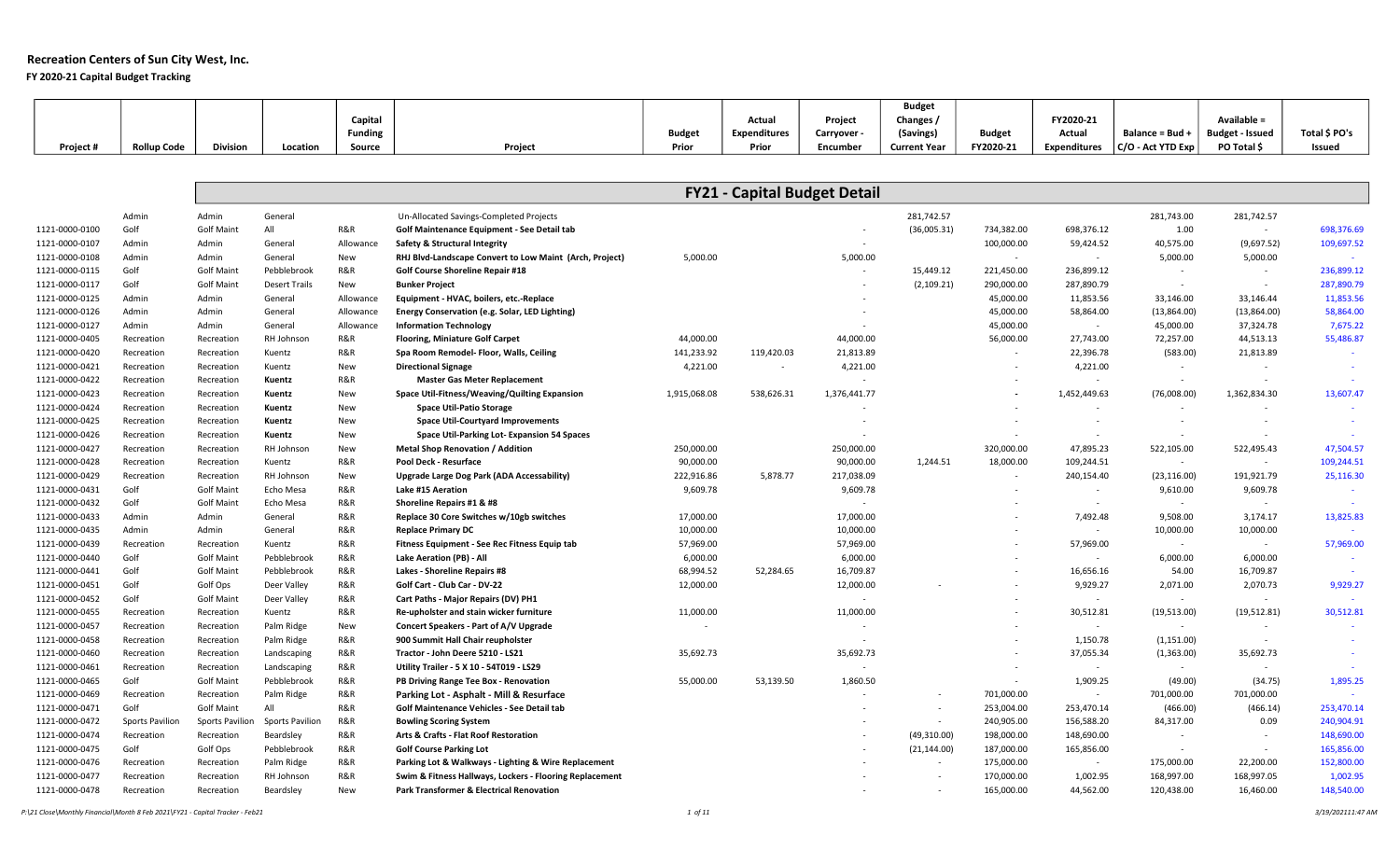## Recreation Centers of Sun City West, Inc. FY 2020-21 Capital Budget Tracking

|                |                        |                        |                        |                |                                                        |               |                     |             | <b>Budget</b>            |               |                          |                          |                          |               |
|----------------|------------------------|------------------------|------------------------|----------------|--------------------------------------------------------|---------------|---------------------|-------------|--------------------------|---------------|--------------------------|--------------------------|--------------------------|---------------|
|                |                        |                        |                        | Capital        |                                                        |               | Actual              | Project     | Changes /                |               | FY2020-21                |                          | Available =              |               |
|                |                        |                        |                        | <b>Funding</b> |                                                        | <b>Budget</b> | <b>Expenditures</b> | Carryover - | (Savings)                | <b>Budget</b> | Actual                   | Balance = Bud +          | <b>Budget - Issued</b>   | Total \$ PO's |
| Project #      | <b>Rollup Code</b>     | <b>Division</b>        | Location               | Source         | Project                                                | Prior         | Prior               | Encumber    | <b>Current Year</b>      | FY2020-21     | <b>Expenditures</b>      | C/O - Act YTD Exp        | PO Total \$              | Issued        |
| 1121-0000-0479 | Recreation             | Recreation             | RH Johnson             | R&R            | <b>Library - Flat Roof Restoration</b>                 |               |                     |             | (34, 562.00)             | 147,700.00    | 113,138.00               | $\sim$                   | $\sim$                   | 113,138.00    |
| 1121-0000-0480 | Golf                   | Golf Ops               | All                    | R&R            | <b>Golf Course Carts (25)</b>                          |               |                     |             |                          | 123,600.00    | $\sim$                   | 123,600.00               | 1,100.00                 | 122,500.00    |
| 1121-0000-0481 | Golf                   | <b>Golf Maint</b>      | Pebblebrook            | New            | <b>Remove and Replace Putting Green</b>                |               |                     |             | $\sim$                   | 90,000.00     | 8,700.00                 | 81,300.00                | (48, 561.00)             | 138,561.00    |
| 1121-0000-0482 | Sports Pavilion        | Sports Pavilio         | <b>Sports Pavilion</b> | New            | <b>Memo's Gas Line Project</b>                         |               |                     |             | (26, 334.00)             | 75,000.00     | 48,666.00                | $\sim$                   | $\sim$                   | 48,666.00     |
| 1121-0000-0483 | Recreation             | Recreation             | Beardsley              | R&R            | Pool Heater B-1 - Replacement                          |               |                     |             | $\sim$                   | 64,736.00     | 47,713.09                | 17,023.00                | 17,022.91                | 47,713.09     |
| 1121-0000-0484 | Recreation             | Recreation             | Kuentz                 | New            | <b>Fitness Room Expansion Equipment</b>                |               |                     |             | (20, 248.34)             | 60,000.00     | 39,751.66                | $\overline{\phantom{a}}$ | $\sim$                   | 39,751.66     |
| 1121-0000-0486 | Recreation             | Recreation             | RH Johnson             | R&R            | Audio Visual For Lecture Hall                          | 12,000.00     |                     | 12,000.00   | $\sim$                   | 103,658.00    | 94,071.20                | 21,587.00                | 9,616.81                 | 106,041.19    |
| 1121-0000-0487 | Recreation             | Recreation             | RH Johnson             | New            | <b>East Property Fence Replacement</b>                 |               |                     |             | $\sim$                   | 48,500.00     | 39,441.00                | 9,059.00                 | 9,059.00                 | 39,441.00     |
| 1121-0000-0488 | Admin                  | Admin                  | General                | R&R            | Pick-up Truck - Chevy 2500 - M-11 (CF40594)            |               |                     |             | (23, 103.66)             | 46,350.00     | 23,246.34                | $\sim$                   | $\sim$                   | 23,246.34     |
| 1121-0000-0489 | Recreation             | Recreation             | Landscaping            | R&R            | Pick-up Truck - Dodge Ram 1500 - LS61                  |               |                     |             | $\overline{\phantom{a}}$ | 41,200.00     | 30,805.00                | 10,395.00                | 10,395.00                | 30,805.00     |
| 1121-0000-0490 | Recreation             | Recreation             | Landscaping            | R&R            | Pick-up Truck - Dodge Ram 1500 - LS62                  |               |                     |             | $\sim$                   | 41,200.00     | 39,164.75                | 2,035.00                 | 2,035.25                 | 39,164.75     |
| 1121-0000-0491 | Admin                  | Admin                  | General                | R&R            | Service Truck - Chevy 2500 - M-2 (CJ59171)             |               |                     |             | 2,498.59                 | 41,200.00     | 43,698.59                | $\sim$                   | $\sim$                   | 43,698.59     |
| 1121-0000-0492 | Admin                  | Admin                  | General                | R&R            | Pick-up Truck - Chevy 1500 - M-3 (CD87967)             |               |                     |             | (4,788.00)               | 36,050.00     | 31,262.00                | $\sim$                   | $\sim$                   | 31,262.00     |
| 1121-0000-0494 | Recreation             | Recreation             | Landscaping            | R&R            | Pick-up Truck - Ford Ranger - LS4                      |               |                     |             | (5,546.89)               | 36,050.00     | 30,503.11                | $\sim$                   | $\sim$                   | 30,503.11     |
| 1121-0000-0495 | Recreation             | Recreation             | Palm Ridge             | R&R            | Courts, Pickleball Resurface (11-18)                   |               |                     |             | $\sim$                   | 30,000.00     | $\sim$                   | 30,000.00                | 30,000.00                |               |
| 1121-0000-0496 | Golf                   | Golf Ops               | Stardust               | R&R            | <b>GMC Van -Stardust</b>                               |               |                     |             | $\sim$                   | 25,750.00     | $\sim$                   | 25,750.00                | 25,750.00                | $\sim$        |
| 1121-0000-0497 | Admin                  | Admin                  | General                | R&R            | Service Vehicle - CC&R                                 |               |                     |             | (3,599.78)               | 25,750.00     | 22,150.22                | $\overline{\phantom{a}}$ | $\overline{\phantom{a}}$ | 22,150.22     |
| 1121-0000-0498 | Recreation             | Recreation             | Landscaping            | R&R            | Utility Vehicle - Toro Workman 3200 LS90               |               |                     |             | 1,315.35                 | 25,462.00     | 26,777.35                | $\sim$                   | $\sim$                   | 26,777.35     |
| 1121-0000-0499 | <b>Sports Pavilion</b> | <b>Sports Pavilion</b> | <b>Sports Pavilion</b> | R&R            | Sports Pavilion Central Counters/Display Case Reface   |               |                     |             | $\sim$                   | 25,000.00     | 4,771.26                 | 20,229.00                | 15,657.47                | 9,342.53      |
| 1121-0000-0500 | <b>Sports Pavilion</b> | Sports Pavilior        | <b>Sports Pavilion</b> | R&R            | <b>Sports Pavilion Sprinkler Heads Replacement</b>     |               |                     |             | (9,640.00)               | 25,000.00     | 15,360.00                | $\sim$                   | $\sim$                   | 15,360.00     |
| 1121-0000-0501 | Recreation             | Recreation             | Library                | R&R            | <b>Library Entry Door Replacement</b>                  |               |                     |             |                          | 25,000.00     | $\sim$                   | 25,000.00                | 12,635.00                | 12,365.00     |
| 1121-0000-0502 | Recreation             | Recreation             | Palm Ridge             | R&R            | Flooring, Summit Hallway + Lobby - Replace             |               |                     |             | (4,604.81)               | 24,000.00     | 19,395.19                | $\overline{\phantom{a}}$ | $\sim$                   | 19,395.19     |
| 1121-0000-0503 | Recreation             | Recreation             | Palm Ridge             | R&R            | <b>Sound System</b>                                    |               |                     |             | $\sim$                   | $\sim$        | $\sim$                   |                          |                          |               |
| 1121-0000-0504 | Recreation             | Recreation             | Kuentz                 | New            | Tables (18) and Chairs (108) for Palo Verde Patchers   |               |                     |             | (8,744.36)               | 21,000.00     | 12,255.64                |                          | $\sim$                   | 12,255.64     |
| 1121-0000-0505 | Recreation             | Recreation             | Landscaping            | R&R            | Bunker Rake - Toro Sand Pro 2020 - LS71                |               |                     |             | (20, 157.00)             | 20,157.00     |                          |                          | $\sim$                   |               |
| 1121-0000-0506 | Recreation             | Recreation             | Beardsley              | R&R            | Flooring, Photography/Sagebrush - Replace              |               |                     |             | (436.02)                 | 19,000.00     | 18,563.98                | $\sim$                   | $\sim$                   | 18,563.98     |
| 1121-0000-0600 | Recreation             | Recreation             | RH Johnson             | R&R            | Bocce courts (7-12) lighting - Replace                 |               |                     |             |                          | 16,500.00     | $\sim$                   | 16,500.00                | 3,940.00                 | 12,560.00     |
| 1121-0000-0601 | Recreation             | Recreation             | Kuentz                 | R&R            | Art Room Accordion Partition - Replace                 |               |                     |             | (2,699.00)               | 16,500.00     | 13,801.00                | $\sim$                   | $\sim$                   | 13,801.00     |
| 1121-0000-0603 | Recreation             | Recreation             | Palm Ridge             | R&R            | Video Proj Sys (3) - Replace Summit A L&R and Summit B |               |                     |             |                          | $\sim$        |                          | $\sim$                   | $\sim$                   | $\sim$        |
| 1121-0000-0604 | Sports Pavilion        | <b>Sports Pavilion</b> | <b>Sports Pavilion</b> | R&R            | <b>Flooring, North Entry</b>                           |               |                     |             | (15,000.00)              | 15,000.00     |                          | $\sim$                   |                          | $\sim$        |
| 1121-0000-0605 | Golf                   | Golf Ops               | Deer Valley            | New            | Pro Shop Front Patio - New Canopy & Concrete Pad       |               |                     |             |                          | 15,000.00     | $\sim$                   | 15,000.00                | 15,000.00                | $\sim$        |
| 1121-0000-0606 | Recreation             | Recreation             | Library                | R&R            | Library Monitor/Check-in Countertops - Replace         |               |                     |             | (7, 415.00)              | 14,500.00     | 7,085.00                 | $\sim$                   | $\sim$                   | 7,085.00      |
| 1121-0000-0607 | Recreation             | Recreation             | Beardsley              | New            | <b>Outdoor Trash/Recycle Bins</b>                      |               |                     |             |                          | 13,600.00     |                          | 13,600.00                | 13,600.00                |               |
| 1121-0000-0609 | Admin                  | Admin                  | General                | Allowance      | <b>ADA Compliance upgrades</b>                         |               |                     |             |                          | 30,000.00     |                          | 30,000.00                | 30,000.00                | $\sim$        |
| 1121-0000-0611 | Recreation             | Recreation             | RH Johnson             | New            | <b>Outdoor Trash/Recycle Bins</b>                      |               |                     |             |                          | 13,600.00     |                          | 13,600.00                | 13,600.00                | $\sim$        |
| 1121-0000-0613 | Recreation             | Recreation             | Palm Ridge             | R&R            | Pool Chairs (75)                                       |               |                     |             |                          | 13,519.00     |                          | 13,519.00                | 13,519.00                | $\sim$        |
| 1121-0000-0614 | Golf                   | Golf Ops               | Pebblebrook            | R&R            | Pro Shop Club Car Turf 2 11-hp                         |               |                     |             |                          | 12,360.00     | $\overline{\phantom{a}}$ | 12,360.00                | 12,360.00                | $\sim$        |
| 1121-0000-0615 | Golf                   | Golf Ops               | Pebblebrook            | R&R            | Pro Shop Club Car Turf 2 - Gas                         |               |                     |             |                          | 12,360.00     | $\overline{\phantom{a}}$ | 12,360.00                | 12,360.00                |               |
| 1121-0000-0617 | Recreation             | Recreation             | RH Johnson             | R&R            | Club Car Carryall - J-11 (FM/Safety Dept)              |               |                     |             | 888.53                   | 12,360.00     | 13,248.53                | $\sim$                   | $\sim$                   | 13,248.53     |
| 1121-0000-0618 | Golf                   | <b>Golf Maint</b>      | <b>Trail Ridge</b>     | R&R            | Lake Aeration - #3                                     |               |                     |             |                          | 12,200.00     | $\sim$                   | 12,200.00                | 12,200.00                | $\sim$ $-$    |
| 1121-0000-0619 | Recreation             | Recreation             | RH Johnson             | New            | Tables, Chairs and Umbrellas - Pool                    |               |                     |             |                          | 12,000.00     | $\sim$                   | 12,000.00                | 12,000.00                |               |
| 1121-0000-0620 | Recreation             | Recreation             | Palm Ridge             | R&R            | East Indoor Pool Ozone System                          |               |                     |             | 173.57                   | 11,845.00     | 12,018.57                | $\sim$                   | $\sim$                   | 12,018.57     |
| 1121-0000-0621 | Recreation             | Recreation             | Landscaping            | R&R            | Sprayer - 400 Gallons ENG - LS34                       |               |                     |             |                          | 10,609.00     |                          | 10,609.00                | 10,609.00                | $\sim$        |
| 1121-0000-0622 | Recreation             | Recreation             | Beardsley              | New            | Lounges and Chairs (Pool)                              |               |                     |             |                          | 10,500.00     | $\sim$                   | 10,500.00                | 10,500.00                | $\sim$        |
| 1121-0000-0623 | Recreation             | Recreation             | Beardsley              | R&R            | Sound System - Upgrade                                 |               |                     |             | (10, 300.00)             | 10,300.00     |                          | $\sim$                   |                          |               |
| 1121-0000-0624 | Recreation             | Recreation             | Landscaping            | R&R            | Deck Mower - FastCat Pro 42" - LS16                    |               |                     |             | 4,358.29                 | 10,168.00     | 14,526.29                | $\sim$                   | $\sim$                   | 14,526.29     |
| 1121-0000-0625 | Sports Pavilion        | Sports Pavilion        | <b>Sports Pavilion</b> | <b>R&amp;R</b> | <b>Sports Pavilion Metal Storage Shed</b>              |               |                     |             |                          | 10,000.00     | 8,463.85                 | 1,536.00                 | 1,536.15                 | 8,463.85      |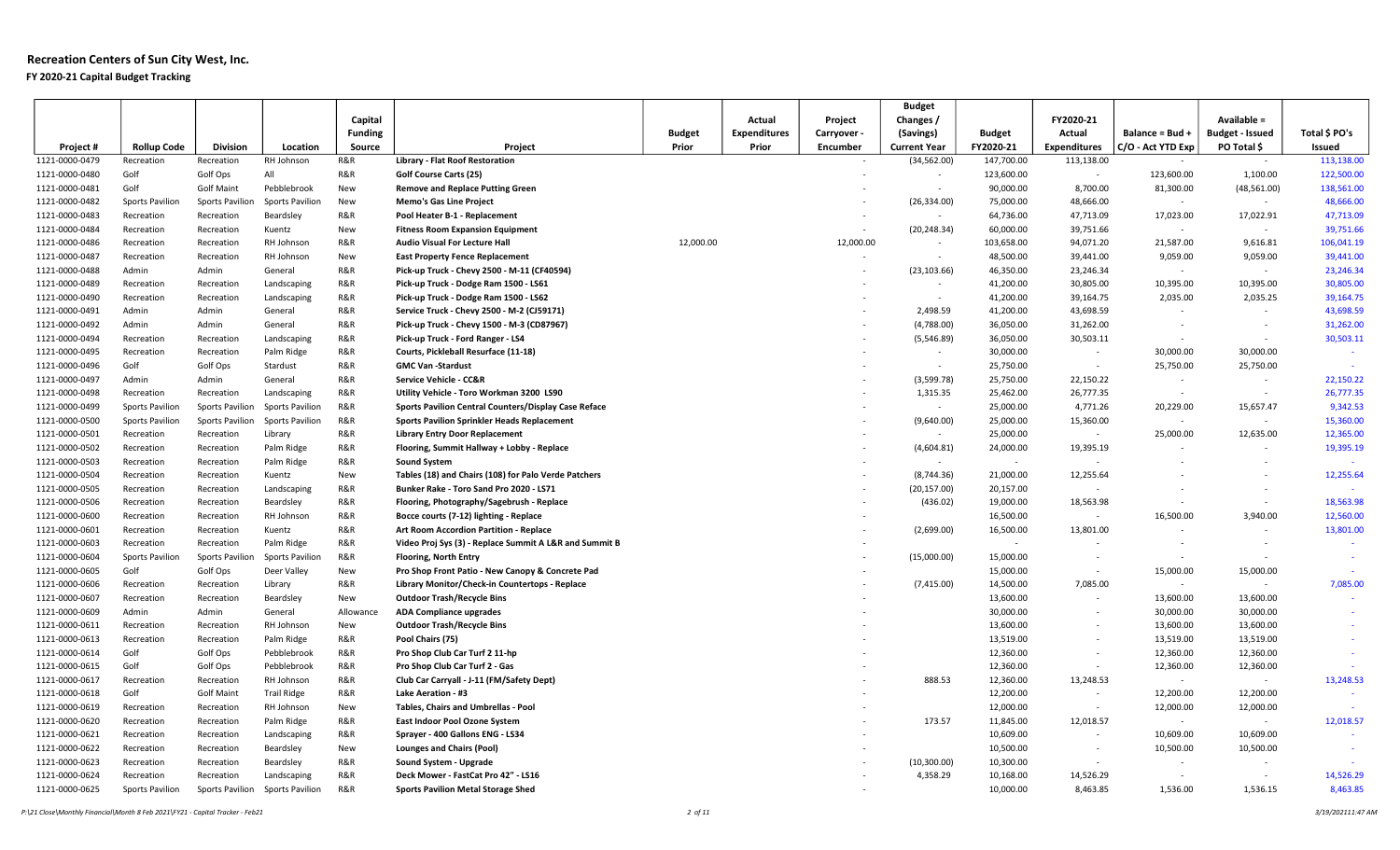## Recreation Centers of Sun City West, Inc. FY 2020-21 Capital Budget Tracking

|                |                    |                             |                      |                |                                                      |               |                     |                          | <b>Budget</b>       |                          |                          |                          |                          |               |
|----------------|--------------------|-----------------------------|----------------------|----------------|------------------------------------------------------|---------------|---------------------|--------------------------|---------------------|--------------------------|--------------------------|--------------------------|--------------------------|---------------|
|                |                    |                             |                      | Capital        |                                                      |               | Actual              | Project                  | Changes /           |                          | FY2020-21                |                          | Available =              |               |
|                |                    |                             |                      | <b>Funding</b> |                                                      | <b>Budget</b> | <b>Expenditures</b> | Carryover -              | (Savings)           | <b>Budget</b>            | Actual                   | Balance = Bud +          | <b>Budget - Issued</b>   | Total \$ PO's |
| Project #      | <b>Rollup Code</b> | <b>Division</b>             | Location             | Source         | Project                                              | Prior         | Prior               | Encumber                 | <b>Current Year</b> | FY2020-21                | <b>Expenditures</b>      | C/O - Act YTD Exp        | PO Total \$              | Issued        |
| 1121-0000-0626 | Golf               | Golf Ops                    | <b>Desert Trails</b> | R&R            | <b>Ice Machine</b>                                   |               |                     | $\sim$                   |                     | 9,064.00                 | $\overline{\phantom{a}}$ | 9,064.00                 | 9,064.00                 |               |
| 1121-0000-0627 | Admin              | Recreation                  | General              | Allowance      | <b>Changing Demographics</b>                         |               |                     |                          |                     | 75,000.00                | $\overline{\phantom{a}}$ | 75,000.00                | 51,606.00                | 23,394.00     |
| 1121-0000-0628 | Golf               | Golf Ops                    | Stardust             | R&R            | <b>Ice Machine</b>                                   |               |                     |                          |                     | 9,064.00                 | $\overline{\phantom{a}}$ | 9,064.00                 | 9,064.00                 | $\sim$        |
| 1121-0000-0629 | Golf               | Golf Ops                    | <b>Trail Ridge</b>   | R&R            | Refrigerator - True 2 Door - Side by side (RF-TR1)   |               |                     |                          |                     | 7,813.00                 |                          | 7,813.00                 | 7,813.00                 | $\sim$        |
| 1121-0000-0631 | Admin              | Admin                       | General              | R&R            | Stop Saw/Table Saw                                   |               |                     |                          |                     | 7,725.00                 | $\overline{\phantom{a}}$ | 7,725.00                 | 7,725.00                 | $\sim$        |
| 1121-0000-0632 | Admin              | Admin                       | General              | R&R            | <b>Audio Visual For Governing Board Room</b>         |               |                     |                          |                     | $\overline{\phantom{a}}$ |                          | $\overline{\phantom{a}}$ | $\overline{\phantom{a}}$ | $\sim$        |
| 1121-0000-0633 | Recreation         | Recreation                  | Beardsley            | R&R            | <b>Audio Visual For Pool</b>                         |               |                     |                          |                     | $\sim$                   |                          | $\overline{\phantom{a}}$ | $\overline{\phantom{a}}$ | $\sim$        |
| 1121-0000-0635 | Golf               | Golf Ops                    | Pebblebrook          | New            | <b>Driving Range Electrical Installation</b>         |               |                     | $\overline{\phantom{a}}$ | 4,494.00            | 7,500.00                 | 11,994.00                | $\overline{\phantom{a}}$ | $\overline{\phantom{a}}$ | 11,994.00     |
| 1121-0000-0636 | Recreation         | Recreation                  | RH Johnson           | R&R            | <b>Indoor Spa Heater</b>                             |               |                     |                          | (917.15)            | 5,974.00                 | 5,056.85                 | $\sim$                   | $\sim$                   | 5,056.85      |
| 1121-0000-0637 | Recreation         | Recreation                  | Kuentz               | Club Funded    | Woodshop Outdoor Workspace Patio - Plans & Documents |               |                     |                          | (5,500.00)          | 5,500.00                 |                          | $\overline{\phantom{a}}$ | $\sim$                   |               |
| 1121-0000-0648 | Admin              | Recreation                  | General              | R&R            | <b>HVAC Units(s) (Reserve Study)</b>                 | 254,420.71    |                     | 254,420.71               |                     | 219,606.00               | 384,668.98               | 89,358.00                | 195,922.36               | 278,104.35    |
| 1121-0000-0924 | Golf               | <b>Golf Maint</b>           | Echo Mesa            | New            | <b>Echo Mesa Maint Office Remodel</b>                |               |                     | $\sim$                   |                     | $\overline{\phantom{a}}$ | (26, 830.50)             | 26,831.00                | $\sim$                   |               |
| 1121-0000-0932 | Admin              | Admin                       | General              | New            | <b>Golf Maintenance Networking (6 courses)</b>       | 200,000.00    |                     | 200,000.00               |                     | $\overline{\phantom{a}}$ |                          | 200,000.00               | 93,724.14                | 106,275.86    |
| 1121-0000-0934 | Admin              | Admin                       | General              | New            | <b>Chartered Clubs-Networking (4 Rec Centers)</b>    | 15,000.00     | 13,528.92           | 1,471.08                 |                     | $\sim$                   | $\overline{\phantom{a}}$ | 1,471.00                 | 1,471.08                 |               |
| 1121-0000-0956 | Golf               | <b>Golf Maint</b>           | Gen Golf             | Allowance      | Well Pump/Motor Replace (Allowance)                  |               |                     |                          |                     | 95,000.00                | 28,118.01                | 66,882.00                | 66,881.99                | 28,118.01     |
|                |                    |                             |                      |                |                                                      |               |                     |                          |                     |                          | $\overline{\phantom{a}}$ | $\sim$                   | $\overline{\phantom{a}}$ | $\sim$        |
|                |                    |                             |                      |                |                                                      |               |                     |                          |                     |                          |                          |                          |                          | $\sim$        |
|                |                    |                             |                      |                |                                                      |               |                     |                          |                     |                          |                          |                          | $\overline{\phantom{a}}$ | $\sim$        |
|                |                    |                             |                      |                |                                                      |               |                     |                          |                     |                          |                          |                          | $\overline{\phantom{a}}$ | $\sim$        |
|                |                    |                             |                      |                |                                                      |               |                     |                          |                     |                          |                          |                          | $\sim$                   |               |
|                |                    | <b>Total Capital Budget</b> |                      |                |                                                      | 3,437,126.60  | 782,878.18          | 2,654,248.42             | 0.00                | 5,901,271.00             | 5,371,842.00             | 3,183,679.00             | 4,138,337.69             | 4,412,960.73  |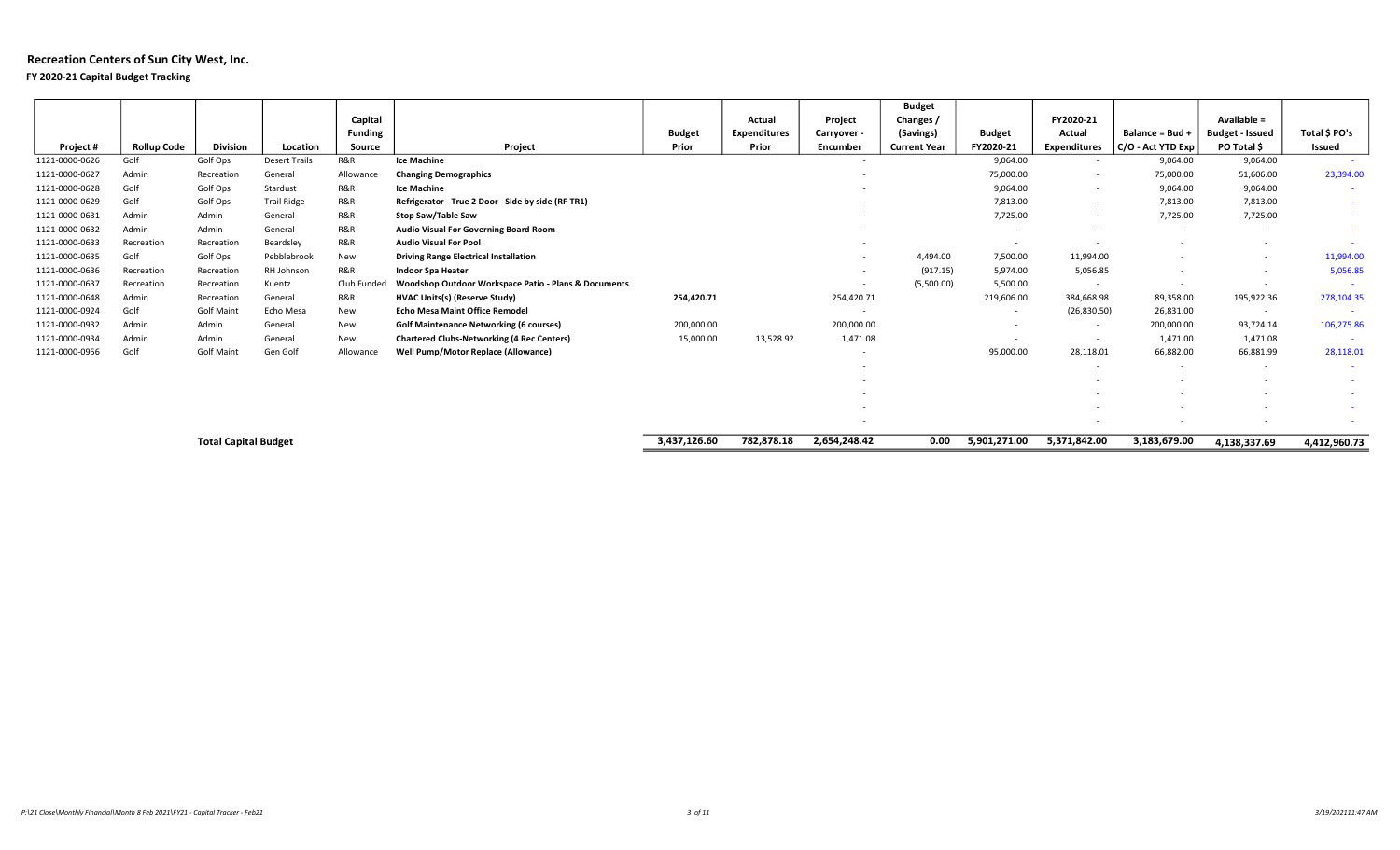|    |                |                   |                      | Capital Funding |                                                         |                          |               |                         |                                           |                                                                                 |                   |
|----|----------------|-------------------|----------------------|-----------------|---------------------------------------------------------|--------------------------|---------------|-------------------------|-------------------------------------------|---------------------------------------------------------------------------------|-------------------|
| FY | Project        | Division          | Location             | Source          | Proj Description                                        | PO#                      | PO Date       | PO Amt                  | Vendor                                    | Desc                                                                            |                   |
|    | 1121-0000-0100 | <b>Golf Maint</b> | All                  | R&R             | Golf Maintenance Equipment - See Detail tab             | 163355                   | 07/14/20      | $\mathsf{S}$            | 39,663.84 Simpson Norton                  | Greensmaster 3150-Q - Desert Trails - G90 - \$38,000                            | (1,663.84)<br>Ŝ   |
|    | 1121-0000-0100 | <b>Golf Maint</b> | All                  | R&R             | Golf Maintenance Equipment - See Detail tab             | 163357                   | 07/14/20      | $\mathsf{S}$            | 12,869.57 Simpson Norton                  | Topdresser 2500 - Desert Trails - G64 - \$11,000                                | (1,869.57)<br>Ś   |
|    | 1121-0000-0100 | <b>Golf Maint</b> | All                  | R&R             | Golf Maintenance Equipment - See Detail tab             | 163358                   | $07/14/20$ \$ |                         | 13,034.74 Simpson Norton                  | Greenspro 1260 - Desert Trails - G03 - \$14,500                                 | 1,465.26<br>Ś     |
|    | 1121-0000-0100 | <b>Golf Maint</b> | All                  | R&R             | Golf Maintenance Equipment - See Detail tab             | 163360                   | $07/14/20$ \$ |                         | 36,038.00 Simpson Norton                  | Reelmaster 3100-D - Desert Trails - G91 - \$36,000                              | (38.00)<br>Ś      |
|    | 1121-0000-0100 | <b>Golf Maint</b> | All                  | R&R             | Golf Maintenance Equipment - See Detail tab             | 163361                   | $07/14/20$ \$ |                         | 29,564.60 Simpson Norton                  | Procore 864 - Desert Trails - G58 - \$23,340                                    | Ś<br>(6, 224.60)  |
|    | 1121-0000-0100 | <b>Golf Maint</b> | All                  | R&R             | Golf Maintenance Equipment - See Detail tab             | 163362                   | 07/14/20      | $\sim$                  | 23,470.96 Simpson Norton                  | Foley Accu-Pro 672 - Desert Trails - Bedknife - \$23,000                        | (470.96)<br>Ś     |
|    | 1121-0000-0100 | <b>Golf Maint</b> | All                  | R&R             | Golf Maintenance Equipment - See Detail tab             | 163352                   | $07/14/20$ \$ |                         | 39,663.84 Simpson Norton                  | Greensmaster 3150-Q - Deer Valley - F90 - \$38,000                              | (1,663.84)<br>Ś   |
|    | 1121-0000-0100 | <b>Golf Maint</b> | All                  | R&R             | Golf Maintenance Equipment - See Detail tab             | 163345                   | $07/14/20$ \$ |                         | 34,684.48 Simpson Norton                  | Groundsmaster 3500-D - Trail Ridge - E51 - \$34,500                             | (184.48)<br>Ś     |
|    | 1121-0000-0100 | <b>Golf Maint</b> | All                  | R&R             | Golf Maintenance Equipment - See Detail tab             | 163346                   | 07/14/20      | $\frac{1}{2}$           | 39,663.84 Simpson Norton                  | Greensmaster 3150-Q - Trail Ridge - E72 - \$38,000                              | (1,663.84)<br>\$  |
|    | 1121-0000-0100 | <b>Golf Maint</b> | All                  | R&R             | Golf Maintenance Equipment - See Detail tab             | 163348                   | 07/14/20      | \$                      | 35,320.26 Simpson Norton                  | Rake-O-Vac - Trail Ridge - E65 - \$34,000                                       | (1,320.26)<br>\$  |
|    | 1121-0000-0100 | <b>Golf Maint</b> | All                  | R&R             | Golf Maintenance Equipment - See Detail tab             | 163351                   | 07/14/20      | $\ddot{\mathsf{s}}$     | 23,470.96 Simpson Norton                  | Foley Accu-Pro 672 - Trail Ridge - Bedknife - \$23,000                          | (470.96)<br>s     |
|    | 1121-0000-0100 | <b>Golf Maint</b> | All                  | R&R             | Golf Maintenance Equipment - See Detail tab             | 163342                   | 07/14/20      | $\ddot{\mathsf{s}}$     | 24,477.02 Simpson Norton                  | TV40 RE Turbo Vac - Echo Mesa - D33 - \$23,000                                  | (1, 477.02)<br>\$ |
|    | 1121-0000-0100 | <b>Golf Maint</b> | All                  | R&R             | Golf Maintenance Equipment - See Detail tab             | 163344                   | $07/14/20$ \$ |                         | 23,470.96 Simpson Norton                  | Foley Accu-Pro 672 - Echo Mesa - Bedknife - \$23,000                            | (470.96)<br>Ś     |
|    | 1121-0000-0100 | <b>Golf Maint</b> | All                  | R&R             | Golf Maintenance Equipment - See Detail tab             | 163338                   | 07/14/20      | $\ddot{\mathsf{s}}$     | 80,898.38 Simpson Norton                  | Groundsmaster 4700 - Grandview - C03 - \$83,000                                 | Ś<br>2,101.62     |
|    | 1121-0000-0100 | <b>Golf Maint</b> | All                  | R&R             | Golf Maintenance Equipment - See Detail tab             | 163339                   | $07/14/20$ \$ |                         | 39,663.85 Simpson Norton                  | Greensmaster 3150-Q - Grandview - C80 - \$59,635                                | 19,971.15<br>Ś.   |
|    | 1121-0000-0100 | <b>Golf Maint</b> | All                  | R&R             | Golf Maintenance Equipment - See Detail tab             | 163340                   | 07/14/20      | $\sim$                  | 39,663.85 Simpson Norton                  | Greensmaster 3150-Q - Grandview - C90 - \$59,635                                | 19,971.15<br>Ŝ.   |
|    | 1121-0000-0100 | <b>Golf Maint</b> | All                  | R&R             | Golf Maintenance Equipment - See Detail tab             | 163334                   | 07/14/20      | $\ddot{\mathsf{s}}$     | 80,898.38 Simpson Norton                  | Groundsmaster 4700 - Pebblebrook - A80 - \$85,000                               | 4,101.62<br>Ś     |
|    | 1121-0000-0100 | <b>Golf Maint</b> | All                  | R&R             | Golf Maintenance Equipment - See Detail tab             | 163336                   | 07/14/20      | \$                      | 13,034.74 Simpson Norton                  | Greenspro 1260 - Pebblebrook - A16 - \$14,500                                   | 1,465.26<br>Ś     |
|    | 1121-0000-0100 | <b>Golf Maint</b> | All                  | R&R             | Golf Maintenance Equipment - See Detail tab             | 163984                   | 09/10/20      | $\ddot{\mathsf{s}}$     | 18,908.24 A.D. Williams Turf Sprayers     | 200 gallon low profile slide-in sprayer - Pebblebrook - A45 - \$18,540          | (368.24)<br>Ŝ     |
|    | 1121-0000-0100 | <b>Golf Maint</b> | All                  | R&R             | Golf Maintenance Equipment - See Detail tab             | 164294                   | 10/05/20      | \$                      | 12,118.20 Fertizona-Fennemore             | Fertigation system - Stardust                                                   | 612.80            |
|    | 1121-0000-0100 | <b>Golf Maint</b> | All                  | R&R             | Golf Maintenance Equipment - See Detail tab             | 163430                   | 07/21/20      | $\ddot{\mathsf{s}}$     | 37,797.98 Bingham Equipment               | Kubota M6060HD tractor - G24 - \$42,000                                         | 4,202.02<br>Ś.    |
|    | 1121-0000-0107 | Admin             | General              | Allowance       | Safety & Structural Integrity                           | 163449                   | 07/22/20      | $\mathsf{S}$            | 8,822.00 Ducts, Inc.                      | Dust collection repair - extends life of dust collector                         |                   |
|    | 1121-0000-0107 | Admin             | General              | Allowance       | Safety & Structural Integrity                           | 163676                   | 08/12/20      | $\mathsf{S}$            | 5,250.00 Southwest Entrances              | Kuentz spa entry door emergency replacement                                     |                   |
|    | 1121-0000-0107 | Admin             | General              | Allowance       | Safety & Structural Integrity                           | 164603                   | 10/30/20      | $\mathsf{S}$            | 5.995.00 Southwest Entrances              | Membership/Box Office security doors                                            |                   |
|    | 1121-0000-0107 | Admin             | General              | Allowance       | <b>Safety &amp; Structural Integrity</b>                | 164645                   | 11/03/20      | $\mathsf{S}$            | 11.663.96 Sunstate Recreation             | Overlay rubberized pour-n-play surface                                          |                   |
|    | 1121-0000-0107 | Admin             | General              | Allowance       | Safety & Structural Integrity                           | 164718                   | 11/10/20      | $\mathsf{S}$            | 9,877.00 DFG Builders                     | Membership/Box Office security windows (2)                                      |                   |
|    | 1121-0000-0107 | Admin             | General              | Allowance       | Safety & Structural Integrity                           | 164806                   | 11/17/20      | $\mathsf{S}$            | 7,000.00 Archi-Cad Architects             | Palm Ridge Engineering Repair                                                   |                   |
|    | 1121-0000-0107 | Admin             | General              | Allowance       | <b>Safety &amp; Structural Integrity</b>                | Fac Maint CC             | $12/01/20$ \$ |                         | 78.64 Amazon                              | Membership/Box Office security windows intercoms (2)                            |                   |
|    | 1121-0000-0107 | Admin             | General              | Allowance       | <b>Safety &amp; Structural Integrity</b>                | 165422                   | 02/08/21      | $\sim$                  | 17,309.00 Andrews Concrete                | Walkway Remove/replace at Palm Ridge                                            |                   |
|    | 1121-0000-0107 | Admin             | General              | Allowance       | Safety & Structural Integrity                           | 165419                   | $02/08/21$ \$ |                         | 10,737.92 KL Mcintyre                     | Tunnel safety rails - Grandview Golf Course                                     |                   |
|    | 1121-0000-0107 | Admin             | General              | Allowance       | Safety & Structural Integrity                           | 165658                   | 03/09/21 \$   |                         | 32,964.00 An Extra Hand Building Services | Foundation repairs - Palm Ridge                                                 |                   |
|    | 1121-0000-0108 | Admin             | General              | New             | RHJ Blvd-Landscape Convert to Low Maint (Arch, Project) |                          | 07/01/20 \$   |                         |                                           |                                                                                 |                   |
|    | 1121-0000-0115 | <b>Golf Maint</b> | Pebblebrook          | R&R             | Golf Course Shoreline Repair #18                        | 163204                   | 07/06/20      | $\ddot{\mathsf{s}}$     | 2,793.83 Herc Rentals                     | Dewatering pump rental - price change - from \$2,598.82 to \$2,793.83           |                   |
|    | 1121-0000-0115 | <b>Golf Maint</b> | Pebblebrook          | R&R             | Golf Course Shoreline Repair #18                        | 163202                   | 07/06/20      | $\sim$                  | 191,716.97 Signature Golf                 | Re-grade shoreline                                                              |                   |
|    | 1121-0000-0115 | Golf Maint        | Pebblebrook          | R&R             | Golf Course Shoreline Repair #18                        | 163286                   | 07/10/20      | \$                      | 17,587.89 Signature Golf                  | Split face block                                                                |                   |
|    | 1121-0000-0115 | <b>Golf Maint</b> | Pebblebrook          | R&R             | Golf Course Shoreline Repair #18                        | 163558                   | 08/03/20      | $\ddot{\mathsf{s}}$     | 12,040.00 West Coast Turf                 | Sod for the new wall                                                            |                   |
|    | 1121-0000-0115 | <b>Golf Maint</b> | Pebblebrook          | R&R             | Golf Course Shoreline Repair #18                        | 163567                   | 08/04/20      | \$                      | 11,001.21 Pioneer Landscaping Materials   | Fill dirt - original was \$6,300.00                                             |                   |
|    | 1121-0000-0115 | <b>Golf Maint</b> | Pebblebrook          | R&R             | Golf Course Shoreline Repair #18                        | 163645                   | 08/10/20      | $\sim$                  | 1,759.22 Herc Rentals                     | Water transfer 8" pump rental - reducing from \$2,847.53 to \$1,759.22          |                   |
|    | 1121-0000-0115 | <b>Golf Maint</b> | Pebblebrook          | R&R             | Golf Course Shoreline Repair #18                        | 163716                   | 08/17/20      | $\ddot{\mathsf{s}}$     | Herc Rentals                              | Water transfer 6" pump rental - P.O. cancelled                                  |                   |
|    | 1121-0000-0117 | <b>Golf Maint</b> | <b>Desert Trails</b> | New             | <b>Bunker Project</b>                                   | 163185                   | 07/01/20      | $\ddot{\mathsf{s}}$     | 6,037.78 Sunstate Equipment Corp          | Front end loader rental - 2 months - original was \$6,542.00                    |                   |
|    | 1121-0000-0117 | <b>Golf Maint</b> | <b>Desert Trails</b> | New             | <b>Bunker Project</b>                                   | 163280                   | 07/10/20      | \$                      | 172,855.29 Pioneer Landscaping Materials  | Bunker sand - 50/50 (2,300 tons) - origianl was \$178,722.08                    |                   |
|    | 1121-0000-0117 | <b>Golf Maint</b> | <b>Desert Trails</b> | New             | <b>Bunker Project</b>                                   | 163282                   | 07/10/20      | \$                      | 67,254.30 Pioneer Landscaping Materials   | Bunker sand - 75/25 (1,200 tons)                                                |                   |
|    | 1121-0000-0117 | <b>Golf Maint</b> | <b>Desert Trails</b> | New             | <b>Bunker Project</b>                                   | 163606                   | 08/06/20      | \$                      | 26,230.00 West Coast Turf                 | Sod - original was \$26,660.00                                                  |                   |
|    | 1121-0000-0117 | <b>Golf Maint</b> | <b>Desert Trails</b> | New             | <b>Bunker Project</b>                                   | 163747                   | 08/18/20      | $\ddot{\mathsf{s}}$     | 3,797.02 LaborMax Staffing                | Day labor - original was \$17,632.00                                            |                   |
|    | 1121-0000-0117 | <b>Golf Maint</b> | <b>Desert Trails</b> | New             | <b>Bunker Project</b>                                   | 163185-01                | 09/15/20      | $\ddot{\mathsf{s}}$     | 2,369.40 Sunstate Equipment Corp          | Front end loader rental - 1 extra month to finish project                       |                   |
|    | 1121-0000-0117 | <b>Golf Maint</b> | <b>Desert Trails</b> | New             | <b>Bunker Project</b>                                   | 164331                   | 10/08/20      | $\ddot{\mathsf{s}}$     | 9,347.00 Signature Golf                   | Day labor on DT bunker project - oroginal was \$10,000.00                       |                   |
|    | 1121-0000-0125 | Admin             | General              | Allowance       | Equipment - HVAC, boilers, etc.-Replace                 | 163379                   | 07/15/20      | $\mathsf{S}$            | 4,914.50 Russell Sigler                   | HVAC replacement - K1-10                                                        |                   |
|    | 1121-0000-0125 | Admin             | General              | Allowance       | Equipment - HVAC, boilers, etc.-Replace                 | - ??                     | 07/15/20      | $\mathsf{S}$<br>163.00  |                                           |                                                                                 |                   |
|    | 1121-0000-0125 | Admin             | General              | Allowance       | Equipment - HVAC, boilers, etc.-Replace                 | 164042                   | 09/08/20      | $\mathsf{S}$            | 6,776.06 Russell Sigler                   | HVAC replacement - P1-15 - 3.5 ton                                              |                   |
|    | 1121-0000-0125 | Admin             | General              | Allowance       | Equipment - HVAC, boilers, etc.-Replace                 | 164532                   | $10/23/20$ \$ | $\sim$                  | <b>Russell Sigler</b>                     | HVAC replacement - P1-15 - 3.5 ton curb adaptor - N/A - was part of original PO |                   |
|    | 1121-0000-0126 | Admin             | General              | Allowance       | Energy Conservation (e.g. Solar, LED Lighting)          | 164876                   | 11/30/20      | $\mathsf{S}$            | 58,864.00 Accel Electric                  | LED Lighting - Kuentz                                                           |                   |
|    | 1121-0000-0127 | Admin             | General              | Allowance       | <b>Information Technology</b>                           | 164929                   | 12/07/20      | $\mathsf{S}$            | 7,675.22 Transource Computers             | <b>Transource Computer system</b>                                               |                   |
|    | 1121-0000-0405 | Recreation        | RH Johnson           | R&R             | <b>Flooring, Miniature Golf Carpet</b>                  | 165108                   | $01/04/21$ \$ |                         | 55,486.87 Artificial Grass Masters        | Mini-golf turf                                                                  |                   |
|    | 1121-0000-0420 | Recreation        | Kuentz               | New             | Spa Room Remodel- Floor, Walls, Ceiling                 |                          | 07/01/20 \$   |                         |                                           |                                                                                 |                   |
|    | 1121-0000-0423 | Recreation        | Kuentz               | New             | Space Util-Fitness/Weaving/Quilting Expansion           | 163559                   | 08/03/20      | $\sim$                  | 5,000.00 Tikal Fence Co.                  | Payment directly to fence contractor for materials - Foresite to credit ROM     |                   |
|    | 1121-0000-0423 | Recreation        | Kuentz               | New             | Space Util-Fitness/Weaving/Quilting Expansion           | 163607                   | 08/06/20      | \$                      | 2,862.00 Alliance Security & Surveillance | Security cameras (6). Original amt of \$2,673 added 24" LED TV                  |                   |
|    | 1121-0000-0423 | Recreation        | Kuentz               | New             | Space Util-Fitness/Weaving/Quilting Expansion           | Gregg Bond CC            | 08/14/20      | $\sim$                  | 132.09 Home Depot                         | CAT6 Riser Blue 1000 ft                                                         |                   |
|    | 1121-0000-0423 | Recreation        | Kuentz               | New             | Space Util-Fitness/Weaving/Quilting Expansion           | Gregg Bond CC            | 08/31/20      | - \$                    | 144.27 Home Depot                         | CAT6 Feed-Thru                                                                  |                   |
|    | 1121-0000-0423 | Recreation        | Kuentz               | New             | Space Util-Fitness/Weaving/Quilting Expansion           | Karl Wilhelm Credit Card | 09/03/20 \$   |                         | 12.75 Maricopa County Planning & Devel    | Reprographic fee for additional copy of plans                                   |                   |
|    | 1121-0000-0423 | Recreation        | Kuentz               | New             | Space Util-Fitness/Weaving/Quilting Expansion           | 163929                   | 09/08/20      | \$                      | 2,575.96 Nu Look Revinyling               | Kuentz Spa Room furniture                                                       |                   |
|    | 1121-0000-0423 | Recreation        | Kuentz               | New             | Space Util-Fitness/Weaving/Quilting Expansion           | Gregg Bond CC            | 09/10/20 \$   |                         | 46.38 Home Depot                          | Junction box                                                                    |                   |
|    | 1121-0000-0423 | Recreation        | Kuentz               | New             | Space Util-Fitness/Weaving/Quilting Expansion           | 164048                   | 09/01/20      | $\ddot{\mathsf{s}}$     | 875.00 D. Moe Contracting                 | Club-funded countertops - to be reimbursed by Quilters Club                     |                   |
|    | 1121-0000-0423 | Recreation        | Kuentz               | New             | Space Util-Fitness/Weaving/Quilting Expansion           | Mike Monaco CC           | 09/10/20      | $\sim$<br>148.00 Lowe's |                                           | Pfister Allegan                                                                 |                   |
|    | 1121-0000-0423 | Recreation        | Kuentz               | New             | Space Util-Fitness/Weaving/Quilting Expansion           | Mike Monaco CC           | 09/14/20      | 182.07 Lowe's<br>- \$   |                                           | Arm and Flange                                                                  |                   |
|    | 1121-0000-0423 | Recreation        | Kuentz               | New             | Space Util-Fitness/Weaving/Quilting Expansion           | 164186                   | 09/25/20 \$   |                         | 174.33 Southwest Entrances                | Installed Push Place Switch                                                     |                   |
|    | 1121-0000-0423 | Recreation        | Kuentz               | New             | Space Util-Fitness/Weaving/Quilting Expansion           | Jones CC                 | 09/09/20 \$   |                         | 741.79 Home Depot                         | 16 ceiling fans                                                                 |                   |
|    | 1121-0000-0423 | Recreation        | Kuentz               | New             | Space Util-Fitness/Weaving/Quilting Expansion           | Alchin CC                | 09/29/20 \$   |                         | 41.18 Sunwest True Value                  | Zinc Corner Iron                                                                |                   |
|    | 1121-0000-0423 | Recreation        | Kuentz               | New             | Space Util-Fitness/Weaving/Quilting Expansion           | Alchin CC                | 09/29/20 \$   |                         | 34.69 Sunwest True Value                  | 10 oz Int Projects Liq Nails                                                    |                   |
|    | 1121-0000-0423 | Recreation        | Kuentz               | New             | Space Util-Fitness/Weaving/Quilting Expansion           | Gregg Bond CC            | 09/02/20 \$   |                         | 317.31 Home Depot                         | CAT6 Riser Blue 500 ft (3) and cord                                             |                   |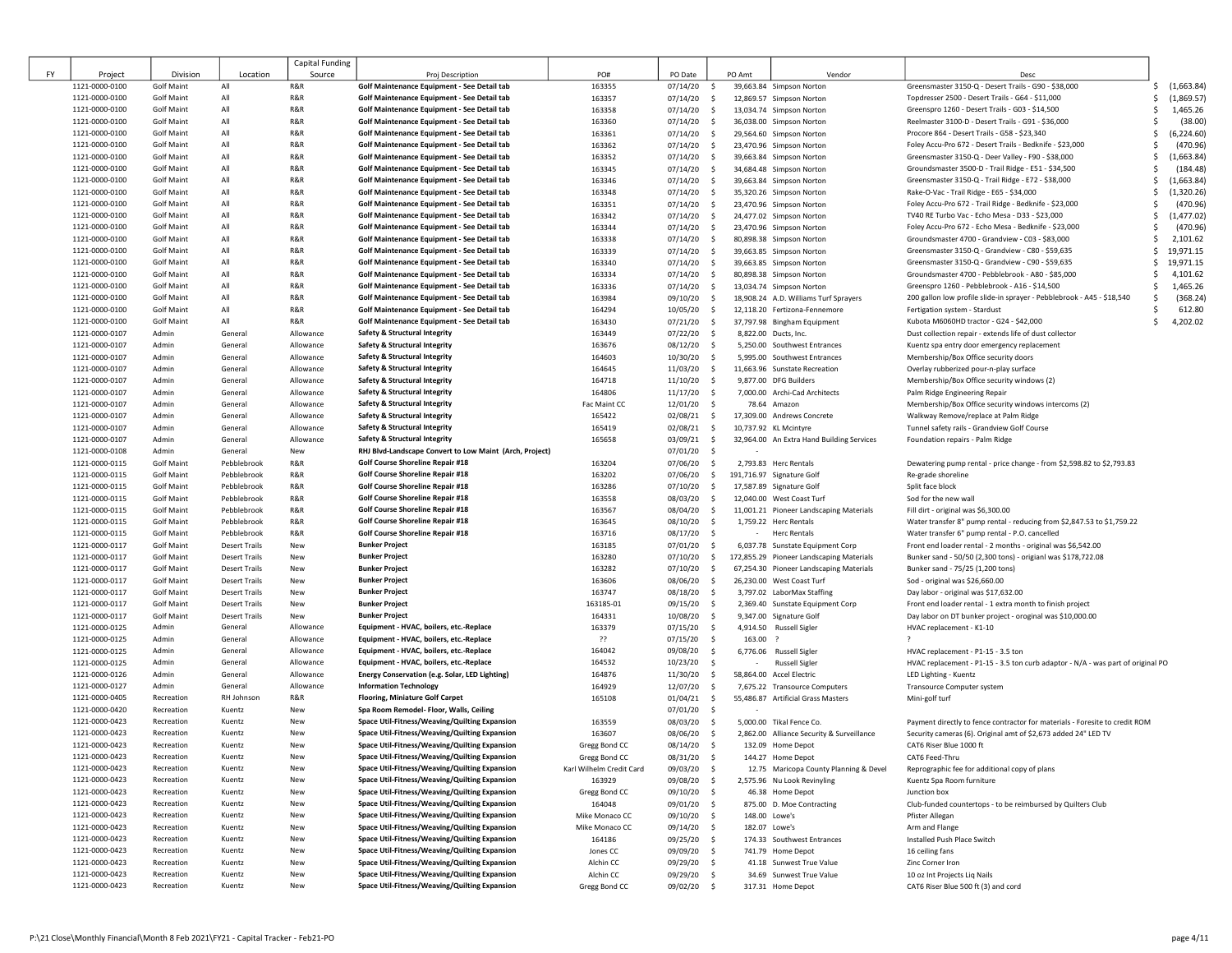|    |                                  |                                        |                            | Capital Funding |                                                                                          |                                                      |                      |                    |                       |                                                                                      |                                                                        |                      |
|----|----------------------------------|----------------------------------------|----------------------------|-----------------|------------------------------------------------------------------------------------------|------------------------------------------------------|----------------------|--------------------|-----------------------|--------------------------------------------------------------------------------------|------------------------------------------------------------------------|----------------------|
| FY | Project                          | Division                               | Location                   | Source          | Proj Description                                                                         | PO#                                                  | PO Date              |                    | PO Amt                | Vendor                                                                               | Desc                                                                   |                      |
|    | 1121-0000-0423                   | Recreation                             | Kuentz                     | New             | Space Util-Fitness/Weaving/Quilting Expansion                                            | Alchin CC                                            | 10/15/20             | -\$                |                       | 32.17 Sunwest True Value                                                             | Shelf supports                                                         |                      |
|    | 1121-0000-0423                   | Recreation                             | Kuentz                     | New             | Space Util-Fitness/Weaving/Quilting Expansion                                            | Jones CC                                             | 10/27/20             | - S                |                       | 22.99 Projector Screen Store                                                         | Da-lite White T-Bar Clips                                              |                      |
|    | 1121-0000-0423                   | Recreation                             | Kuentz                     | New             | Space Util-Fitness/Weaving/Quilting Expansion                                            | 163927                                               | 09/08/20             | \$                 |                       | 264.49 Climatec                                                                      | Russ - 500 ft Underground Comm Wire - Kuentz spa entry door            |                      |
|    | 1121-0000-0427                   | Recreation                             | RH Johnson                 | New             | <b>Metal Shop Renovation / Addition</b>                                                  | Karl Wilhelm Credit Card                             | 08/10/20             | - \$               |                       | 350.00 Maricopa County Planning & Devel                                              | Metal Shop Pre-Application Meeting Fee                                 |                      |
|    | 1121-0000-0427                   | Recreation                             | RH Johnson                 | New             | <b>Metal Shop Renovation / Addition</b>                                                  | 163865                                               | 09/02/20             | -\$                |                       | 7,970.00 Grading & Drainage Engineers                                                | Drainage plan/Topographic survey                                       |                      |
|    | 1121-0000-0427                   | Recreation                             | RH Johnson                 | New             | <b>Metal Shop Renovation / Addition</b>                                                  | 158319                                               | 03/26/19             | -\$                |                       | 2,500.00 Archi-Cad Architects                                                        | Preliminary design services                                            |                      |
|    | 1121-0000-0427<br>1121-0000-0427 | Recreation                             | RH Johnson<br>RH Johnson   | New             | <b>Metal Shop Renovation / Addition</b>                                                  | 163923                                               | 09/04/20 \$          |                    |                       | 26,000.00 Archi-Cad Architects                                                       | Architectural/plans/documents                                          |                      |
|    | 1121-0000-0427                   | Recreation<br>Recreation               | RH Johnson                 | New<br>New      | <b>Metal Shop Renovation / Addition</b><br><b>Metal Shop Renovation / Addition</b>       | Karl Wilhelm Credit Card<br>Karl Wilhelm Credit Card | 10/20/20<br>01/25/21 | - \$<br>- \$       |                       | 3,285.00 Maricopa County Planning & Devel                                            | Plan of development fees<br>1st submittal plan review fees             |                      |
|    | 1121-0000-0427                   | Recreation                             | RH Johnson                 | New             | <b>Metal Shop Renovation / Addition</b>                                                  | Karl Wilhelm Credit Card                             | 01/25/21             | \$                 |                       | 510.00 Maricopa County Planning & Devel<br>4,722.00 Maricopa County Planning & Devel | <b>Building permit fees</b>                                            |                      |
|    | 1121-0000-0427                   | Recreation                             | RH Johnson                 | New             | <b>Metal Shop Renovation / Addition</b>                                                  | Karl Wilhelm Credit Card                             | $02/15/21$ \$        |                    |                       | 58.23 ABD Signs & Printing                                                           | Printing set of metal shop addition plans                              |                      |
|    | 1121-0000-0427                   | Recreation                             | RH Johnson                 | New             | <b>Metal Shop Renovation / Addition</b>                                                  | Karl Wilhelm Credit Card                             | 03/09/21             | \$                 |                       | 2,109.34 Arizona Fire and Medical Authority                                          | Fire permit fee                                                        |                      |
|    | 1121-0000-0428                   | Recreation                             | Kuentz                     | R&R             | Pool deck - Resurface                                                                    | 163647                                               | 07/24/20             | $\frac{1}{2}$      |                       | 109,244.51 Arizona Safety Surfacing                                                  | Kuentz Pool re-surfacing - added AZ sales tax. Old \$102,770           |                      |
|    | 1121-0000-0428                   | Recreation                             | Kuentz                     | R&R             | Pool deck - Resurface                                                                    | 163647                                               | 07/24/20             | \$                 |                       | Arizona Safety Surfacing                                                             | Design of deck/boarder layout - was \$1,594.50 - part of PO 163647?    |                      |
|    | 1121-0000-0429                   | Recreation                             | RH Johnson                 | R&R             | <b>Upgrade Large Dog Park (ADA Accessability)</b>                                        | Jones CC                                             | 09/10/20             | \$                 |                       | 952.32 Home Depot                                                                    | 6 & 8 Stranded THHN - 500'                                             |                      |
|    | 1121-0000-0429                   | Recreation                             | RH Johnson                 | R&R             | <b>Upgrade Large Dog Park (ADA Accessability)</b>                                        | 162999                                               | 06/15/20             | S.                 |                       | 21,925.00 C&J Custon Construction                                                    | Addt'l electric, plumbing and landscape granite                        |                      |
|    | 1121-0000-0429                   | Recreation                             | RH Johnson                 | R&R             | <b>Upgrade Large Dog Park (ADA Accessability)</b>                                        | Jones CC                                             | 11/18/20             | \$                 | 2.238.98 IPC Store    |                                                                                      | Weatherproof telephone enclosure                                       |                      |
|    | 1121-0000-0431                   | <b>Golf Maint</b>                      | Echo Mesa                  | R&R             | Lake #15 Aeration                                                                        |                                                      | 07/01/20             | $\sim$             |                       |                                                                                      |                                                                        |                      |
|    | 1121-0000-0432                   | <b>Golf Maint</b>                      | Echo Mesa                  | R&R             | Shoreline Repairs #1 & #8                                                                |                                                      | 07/01/20             | \$                 |                       |                                                                                      |                                                                        |                      |
|    | 1121-0000-0433                   | Admin                                  | General                    | R&R             | Replace 30 Core Switches w/10gb switches                                                 | Credit Card                                          | 01/06/21             | \$                 |                       | 13,507.81 Markertek/Amazon                                                           | Netgear Ethernet Switches - original of \$13,514.98                    |                      |
|    | 1121-0000-0433                   | Admin                                  | General                    | R&R             | Replace 30 Core Switches w/10gb switches                                                 | Bond CC                                              | 01/15/21             | \$                 | 223.96 Amazon         |                                                                                      | trueCABLE Cat6A Riser                                                  |                      |
|    | 1121-0000-0433                   | Admin                                  | General                    | R&R             | Replace 30 Core Switches w/10gb switches                                                 | <b>Bond CC</b>                                       | $01/15/21$ \$        |                    |                       | 94.06 Amazon                                                                         | Klein tools                                                            |                      |
|    | 1121-0000-0435                   | Admin                                  | General                    | R&R             | <b>Replace Primary DC</b>                                                                |                                                      | 07/01/20 \$          |                    |                       |                                                                                      |                                                                        |                      |
|    | 1121-0000-0439                   | Recreation                             | Kuentz                     | R&R             | Fitness Equipment - See Rec Fitness Equip tab                                            | 163564                                               | 08/03/20             | \$                 | 15,090.00 Nu Step     |                                                                                      | T6 PRO recumbent cross trainers (2)                                    |                      |
|    | 1121-0000-0439                   | Recreation                             | Kuentz                     | R&R             | Fitness Equipment - See Rec Fitness Equip tab                                            | 163565                                               | 08/03/20             | \$                 |                       | 42,879.00 Gym Source                                                                 | Fitness equipment package                                              |                      |
|    | 1121-0000-0440                   | <b>Golf Maint</b>                      | Pebblebrook                | R&R             | Lake Aeration (PB) - All                                                                 |                                                      | 07/01/20             | \$                 |                       |                                                                                      |                                                                        |                      |
|    | 1121-0000-0441                   | <b>Golf Maint</b>                      | Pebblebrook                | R&R<br>R&R      | Lakes - Shoreline Repairs #8                                                             |                                                      | 07/01/20             | \$                 |                       |                                                                                      |                                                                        |                      |
|    | 1121-0000-0451<br>1121-0000-0452 | Golf Ops<br><b>Golf Maint</b>          | Deer Valley<br>Deer Valley | R&R             | Golf Cart - Club Car - DV-22<br>Cart Paths - Major Repairs (DV) PH1                      | 163080                                               | 09/28/20             | -\$<br>- \$        |                       | 9,929.27 E-Z-Go Division of Textron                                                  | Hauler 800 EFI. Original PO of \$9,340.80 revised to include sals tax  |                      |
|    | 1121-0000-0455                   | Recreation                             | Kuentz                     | R&R             | Re-upholster and stain wicker furniture                                                  | 164635                                               | 07/01/20<br>11/02/20 | $\sim$             |                       | 30,512.81 Today's Patio Glendale                                                     | Furniture replacement for existing courtyard at Kuentz                 |                      |
|    | 1121-0000-0457                   | Recreation                             | Palm Ridge                 | New             | Concert Speakers - Part of A/V Upgrade                                                   |                                                      | 07/01/20             | -\$                |                       |                                                                                      |                                                                        |                      |
|    | 1121-0000-0458                   | Recreation                             | Palm Ridge                 | R&R             | 900 Summit Hall Chair reupholster                                                        |                                                      | 07/01/20             | \$                 |                       |                                                                                      |                                                                        |                      |
|    | 1121-0000-0460                   | Recreation                             | Landscaping                | R&R             | Tractor - John Deere 5210 - LS21                                                         |                                                      | 07/01/20             | -\$                |                       |                                                                                      |                                                                        |                      |
|    | 1121-0000-0461                   | Recreation                             | Landscaping                | R&R             | Utility Trailer - 5 X 10 - 54T019 - LS29                                                 |                                                      | 07/01/20             | - \$               |                       |                                                                                      |                                                                        |                      |
|    | 1121-0000-0465                   | <b>Golf Maint</b>                      | Pebblebrook                | R&R             | PB Driving Range Tee Box - Renovation                                                    | 163288                                               | 07/10/20             | - \$               |                       | 1,895.25 Ewing Irrigation Products                                                   | Rock for PB driving range tee                                          |                      |
|    | 1121-0000-0469                   | Recreation                             | Palm Ridge                 | R&R             | Parking Lot - Asphalt - Mill & Resurface                                                 |                                                      | 07/01/20             | - \$               |                       |                                                                                      |                                                                        |                      |
|    | 1121-0000-0471                   | <b>Golf Maint</b>                      | All                        | R&R             | Golf Maintenance Vehicles - See Detail tab                                               | 163359                                               | 07/14/20             | \$                 |                       | 11,587.89 Simpson Norton                                                             | Workman GTX EFI - Desert Trails - G93 - \$11,000                       | Ś<br>(587.89)        |
|    | 1121-0000-0471                   | <b>Golf Maint</b>                      | All                        | R&R             | Golf Maintenance Vehicles - See Detail tab                                               | 163353                                               | 07/14/20             | \$                 |                       | 26,777.35 Simpson Norton                                                             | Workman HDX - 2WD - F51 - Deer Valley - \$27,000                       | \$<br>222.65         |
|    | 1121-0000-0471                   | <b>Golf Maint</b>                      | All                        | R&R             | Golf Maintenance Vehicles - See Detail tab                                               | 163354                                               | 07/14/20             | \$                 |                       | 26,777.35 Simpson Norton                                                             | Workman HDX - 2WD - F65 - Deer Valley - \$27,000                       | Ŝ.<br>222.65         |
|    | 1121-0000-0471                   | <b>Golf Maint</b>                      | All                        | R&R             | Golf Maintenance Vehicles - See Detail tab                                               | 163349                                               | 07/14/20             | \$                 |                       | 11,587.89 Simpson Norton                                                             | Workman GTX EFI - Trail Ridge - E03 - \$11,000                         | \$<br>(587.89)       |
|    | 1121-0000-0471                   | <b>Golf Maint</b>                      | All                        | R&R             | Golf Maintenance Vehicles - See Detail tab                                               | 163350                                               | 07/14/20             | $\frac{1}{2}$      |                       | 11,587.89 Simpson Norton                                                             | Workman GTX EFI - Trail Ridge - E04 - \$11,000                         | (587.89)<br>\$       |
|    | 1121-0000-0471                   | <b>Golf Maint</b>                      | All                        | R&R             | Golf Maintenance Vehicles - See Detail tab                                               | 163343                                               | 07/14/20             | $\sim$             |                       | 26,777.35 Simpson Norton                                                             | Workman HDX - 2WD - D71 - Echo Mesa - \$27,000                         | \$<br>222.65         |
|    | 1121-0000-0471                   | <b>Golf Maint</b>                      | All                        | R&R             | Golf Maintenance Vehicles - See Detail tab                                               | 163341                                               | 07/14/20             | $\frac{1}{2}$      |                       | 11,587.89 Simpson Norton                                                             | Workman GTX EFI - Grandview - C94 - \$11,000                           | (587.89)<br>Ś        |
|    | 1121-0000-0471                   | <b>Golf Maint</b>                      | All                        | R&R             | Golf Maintenance Vehicles - See Detail tab                                               | 163337                                               | 07/14/20             | \$                 |                       | 11,587.89 Simpson Norton                                                             | Workman GTX EFI - Pebblebrook - A67 - \$11,000                         | Ŝ.<br>(587.89)       |
|    | 1121-0000-0471                   | <b>Golf Maint</b>                      | All                        | R&R             | Golf Maintenance Vehicles - See Detail tab                                               | 165405                                               | 02/05/21             | $\sim$             |                       | 32,755.16 Sands Chevrolet                                                            | 2021 Chevy Colorado - Desert Trails - G54 - \$34,000                   | Ŝ.<br>1,244.84       |
|    | 1121-0000-0471<br>1121-0000-0471 | <b>Golf Maint</b><br><b>Golf Maint</b> | All<br>All                 | R&R<br>R&R      | Golf Maintenance Vehicles - See Detail tab<br>Golf Maintenance Vehicles - See Detail tab | 165406                                               | 02/05/21 \$          |                    |                       | 31,145.48 Sands Chevrolet                                                            | 2021 Chevy Colorado - Grandview - C000 - \$35,000                      | 3,854.52<br>\$<br>Ŝ. |
|    | 1121-0000-0472                   | Sports Pavilion                        | <b>Sports Pavilion</b>     | R&R             | <b>Bowling Scoring System</b>                                                            | 165407<br>165190                                     | 02/05/21<br>01/12/21 | $\mathsf{S}$<br>\$ |                       | 51,298.00 Chapman Chevrolet<br>240,904.91 Brunswick Bowling & Billiards Corp         | 2021 Chevy Silverado - Deer Valley - F4 - \$48,000                     | (3, 298.00)          |
|    | 1121-0000-0474                   | Recreation                             | Beardsley                  | R&R             | Arts & Crafts - Flat Roof Restoration                                                    | 162953                                               | 07/01/20             | \$                 |                       | 148,690.00 Gryphon Roofing                                                           | Sync scoring system<br>Flat roof restoration                           |                      |
|    | 1121-0000-0475                   | Golf Ops                               | Pebblebrook                | R&R             | <b>Golf Course Parking Lot</b>                                                           | 162951                                               | 07/01/20             | \$                 | 126,860.00 YSC Paving |                                                                                      | Parking lot                                                            |                      |
|    | 1121-0000-0475                   | Golf Ops                               | Pebblebrook                | R&R             | <b>Golf Course Parking Lot</b>                                                           | 164066                                               | 09/16/20             | $\frac{1}{2}$      | 38,996.00 YSC Paving  |                                                                                      | Parking lot soil stabilization                                         |                      |
|    | 1121-0000-0476                   | Recreation                             | Palm Ridge                 | R&R             | Parking Lot & Walkways - Lighting & Wire Replacement                                     | 165596                                               | 03/02/21             | \$                 |                       | 152,800.00 Accel Electric                                                            | Parking and walkway lighting                                           |                      |
|    | 1121-0000-0477                   | Recreation                             | RH Johnson                 | R&R             | Swim & Fitness Hallways, Lockers - Flooring Replacement                                  | Jones CC                                             | $01/20/21$ \$        |                    |                       | 278.09 Home Depot                                                                    | Power outlet plates and painting for re-tiled areas of the RHJ lockers |                      |
|    | 1121-0000-0477                   | Recreation                             | RH Johnson                 | R&R             | Swim & Fitness Hallways, Lockers - Flooring Replacement                                  | Jones CC                                             | 01/21/21             | \$                 |                       | 187.39 Home Depot                                                                    | Power outlet plates and painting for re-tiled areas of the RHJ lockers |                      |
|    | 1121-0000-0477                   | Recreation                             | RH Johnson                 | R&R             | Swim & Fitness Hallways, Lockers - Flooring Replacement                                  | Jones CC                                             | 01/22/21             | \$                 |                       | 148.09 Home Depot                                                                    | Power outlet plates and painting for re-tiled areas of the RHJ lockers |                      |
|    | 1121-0000-0477                   | Recreation                             | RH Johnson                 | R&R             | Swim & Fitness Hallways, Lockers - Flooring Replacement                                  | Jones CC                                             | 01/21/21             | -\$                |                       | 234.19 Home Depot                                                                    | Lutron Diva LED (8)                                                    |                      |
|    | 1121-0000-0477                   | Recreation                             | RH Johnson                 | R&R             | Swim & Fitness Hallways, Lockers - Flooring Replacement                                  | Jones CC                                             | $01/21/21$ \$        |                    |                       | 30.93 Amazon                                                                         | Leviton 20-amp USB charger                                             |                      |
|    | 1121-0000-0477                   | Recreation                             | RH Johnson                 | R&R             | Swim & Fitness Hallways, Lockers - Flooring Replacement                                  | Jones CC                                             | 01/22/21             | - \$               |                       | 103.34 Amazon                                                                        | Leviton 5621                                                           |                      |
|    | 1121-0000-0477                   | Recreation                             | RH Johnson                 | R&R             | Swim & Fitness Hallways, Lockers - Flooring Replacement                                  | CC                                                   |                      | Ŝ.                 | 20.92                 |                                                                                      |                                                                        |                      |
|    | 1121-0000-0478                   | Recreation                             | Beardsley                  | New             | Park Transformer & Electrical Renovation                                                 | 165266                                               | 01/20/21             | \$                 |                       | 148,540.00 Accel Electric                                                            | Beardsley Renovation and new transformer                               |                      |
|    | 1121-0000-0479                   | Recreation                             | RH Johnson                 | R&R             | Library - Flat Roof Restoration                                                          | 162954                                               | 07/01/20             | $\sim$             |                       | 113,138.00 Roofing Southwest                                                         | Flat roof restoration                                                  |                      |
|    | 1121-0000-0480                   | Golf Ops                               | All                        | R&R             | Golf Course Carts (25)                                                                   | 163826                                               | 08/26/20             | S.                 |                       | 122,500.00 E-Z-Go Division of Textron                                                | Golf course carts (25)                                                 |                      |
|    | 1121-0000-0481                   | <b>Golf Maint</b>                      | Pebblebrook                | New             | <b>Remove and Replace Putting Green</b>                                                  | 164847                                               | 12/17/20             | \$                 |                       | 8,700.00 Gary Brawley Golf Design                                                    | PB putting green design work - awaiting release from deferred by GB    |                      |
|    | 1121-0000-0481                   | <b>Golf Maint</b>                      | Pebblebrook                | New             | <b>Remove and Replace Putting Green</b>                                                  | 165620                                               | 03/04/21             | $\sim$             |                       | 129,861.00 Signature Golf                                                            | Putting green replacement                                              |                      |
|    | 1121-0000-0482                   | <b>Sports Pavilion</b>                 | <b>Sports Pavilion</b>     | New             | <b>Memo's Gas Line Project</b>                                                           | 163042                                               | 07/01/20             | $\sim$             | 45,806.00 DFG         |                                                                                      | Qualified sleeving                                                     |                      |
|    | 1121-0000-0482                   | <b>Sports Pavilion</b>                 | <b>Sports Pavilion</b>     | New             | Memo's Gas Line Project                                                                  | 163598                                               | 08/05/20             | $\frac{1}{2}$      | 2,860.00 DFG          |                                                                                      | Change order for fire alarm modification                               |                      |
|    | 1121-0000-0483<br>1121-0000-0484 | Recreation<br>Recreation               | Beardsley<br>Kuentz        | R&R<br>New      | Pool Heater B-1 - Replacement<br><b>Fitness Room Expansion Equipment</b>                 | 164128<br>163565                                     | 09/22/20<br>08/03/20 | \$<br>\$           |                       | 47,713.09 Waternuts Aquatic Enterprises<br>39,751.66 Gym Source                      | Replace Beardsley Heater<br>Fitness equipment package                  |                      |
|    | 1121-0000-0486                   | Recreation                             | RH Johnson                 | R&R             | <b>Audio Visual For Lecture Hall</b>                                                     | 164254                                               | 10/02/20 \$          |                    |                       | 106,041.19 White Tie Productions                                                     | Audio Visual                                                           |                      |
|    |                                  |                                        |                            |                 |                                                                                          |                                                      |                      |                    |                       |                                                                                      |                                                                        |                      |

 $\begin{bmatrix} 1 & 1 & 1 \\ 1 & 1 & 1 \\ 1 & 1 & 1 \\ 1 & 1 & 1 \\ 1 & 1 & 1 \\ 1 & 1 & 1 \\ 1 & 1 & 1 \\ 1 & 1 & 1 \\ 1 & 1 & 1 \\ 1 & 1 & 1 \\ 1 & 1 & 1 \\ 1 & 1 & 1 \\ 1 & 1 & 1 \\ 1 & 1 & 1 \\ 1 & 1 & 1 \\ 1 & 1 & 1 \\ 1 & 1 & 1 & 1 \\ 1 & 1 & 1 & 1 \\ 1 & 1 & 1 & 1 \\ 1 & 1 & 1 & 1 \\ 1 & 1 & 1 & 1 \\ 1 & 1 & 1 &$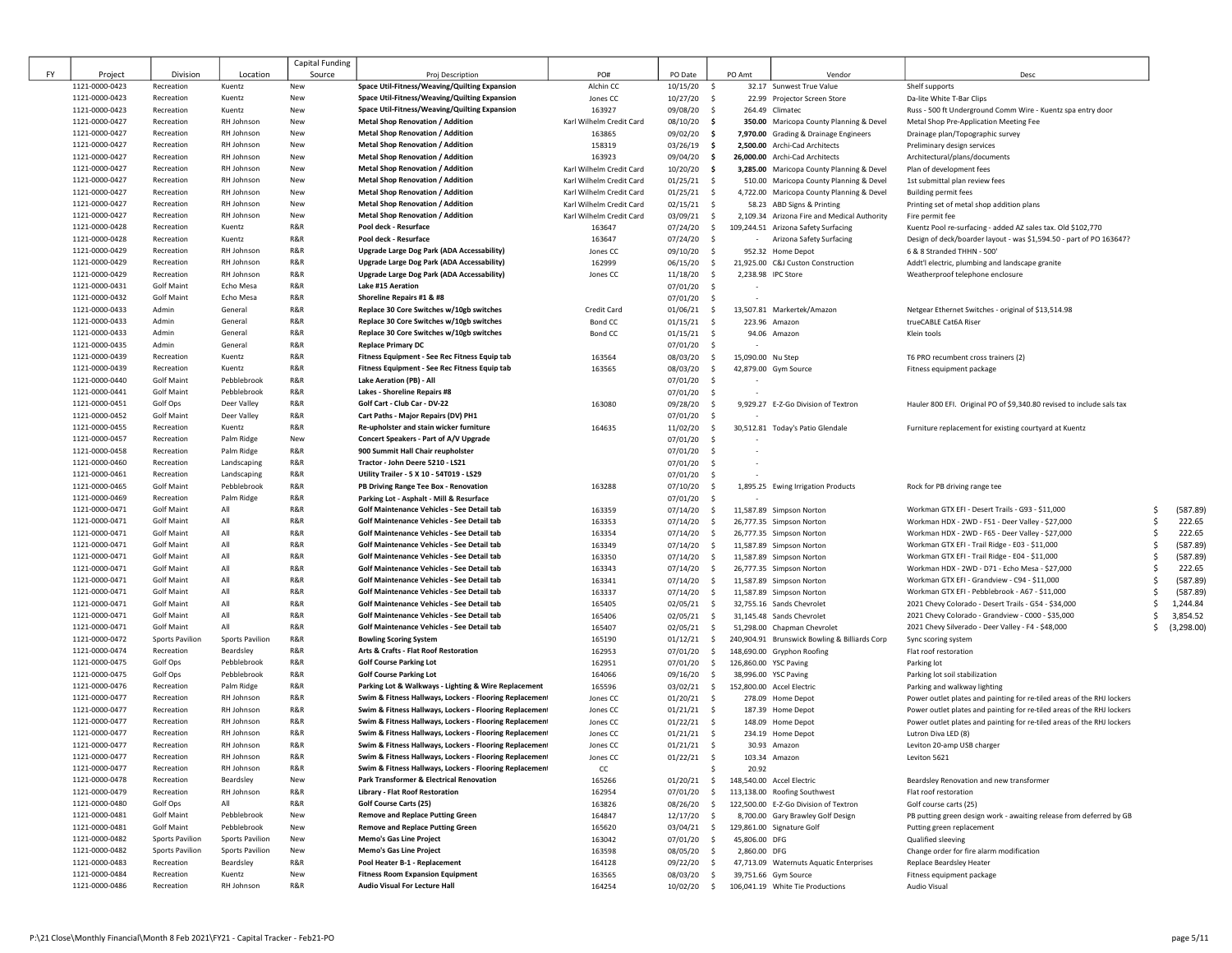|    |                                  |                                 |                        | Capital Funding                            |                                                                       |                    |                                     |        |                                                             |                                                                                                                  |  |
|----|----------------------------------|---------------------------------|------------------------|--------------------------------------------|-----------------------------------------------------------------------|--------------------|-------------------------------------|--------|-------------------------------------------------------------|------------------------------------------------------------------------------------------------------------------|--|
| FY | Project                          | Division                        | Location               | Source                                     | Proj Description                                                      | PO#                | PO Date                             | PO Amt | Vendor                                                      | Desc                                                                                                             |  |
|    | 1121-0000-0487                   | Recreation                      | RH Johnson             | New                                        | <b>East Property Fence Replacement</b>                                | 165202             | 01/14/21<br>- S                     |        | 39,441.00 Hurricane Fence Co.                               | RHJ Property Line Fence                                                                                          |  |
|    | 1121-0000-0488                   | Admin                           | General                | R&R                                        | Pick-up Truck - Chevy 2500 - M-11 (CF40594)                           | 163982-1           | 09/17/20<br>\$                      |        | 23,246.34 Sands Motor Co.                                   | 2020 Chevrolet Silverado 2500 HD (M-11) - orig PO #163913. Trade-ins of 2008 and 2015 tru                        |  |
|    | 1121-0000-0489                   | Recreation                      | Landscaping            | R&R                                        | Pick-up Truck - Dodge Ram 1500 - LS61                                 | 165448             | $02/09/21$ \$                       |        | 30.805.00 Chapman Chevrolet                                 | 2021 Chevrolet Colorado - replaces LS 61                                                                         |  |
|    | 1121-0000-0490                   | Recreation                      | Landscaping            | R&R                                        | Pick-up Truck - Dodge Ram 1500 - LS62                                 | 165409             | 02/05/21<br>S.                      |        | 39.164.75 Sands Chevrolet                                   | 2021 Chevy Silverado - replaces LS 62                                                                            |  |
|    | 1121-0000-0491                   | Admin                           | General                | R&R                                        | Service Truck - Chevy 2500 - M-2 (CJ59171)                            | 163981             | 09/04/20<br>s.                      |        | 43,698.59 Sands Chevrolet                                   | 2020 Chevrolet Silverado 2500 HD (M-16) - orig PO 163912 ref M-2                                                 |  |
|    | 1121-0000-0492                   | Admin                           | General                | R&R<br>R&R                                 | Pick-up Truck - Chevy 1500 - M-3 (CD87967)                            | 163911             | 09/04/20<br>$\sim$                  |        | 31,262.00 Chapman Chevrolet                                 | 2021 Chevrolet Colorado - (M-3)                                                                                  |  |
|    | 1121-0000-0494                   | Recreation                      | Landscaping            |                                            | Pick-up Truck - Ford Ranger - LS4                                     | 163910             | 09/04/20<br>- \$                    |        | 30,503.11 Courtesy Chevrolet                                | 2021 Chevrolet Colorado - (LS-4)                                                                                 |  |
|    | 1121-0000-0495                   | Recreation                      | Palm Ridge             | R&R<br>R&R                                 | Courts, Pickleball Resurface (11-18)<br><b>GMC Van -Stardust</b>      |                    | 07/01/20 \$                         |        |                                                             |                                                                                                                  |  |
|    | 1121-0000-0496                   | Golf Ops                        | Stardust               | R&R                                        |                                                                       |                    | 07/01/20<br>- S                     |        |                                                             |                                                                                                                  |  |
|    | 1121-0000-0497<br>1121-0000-0498 | Admin<br>Recreation             | General<br>Landscaping | R&R                                        | Service Vehicle - CC&R<br>Utility Vehicle - Toro Workman 3200 LS90    | 163770<br>163368   | 08/19/20 \$<br>07/14/20<br>$\sim$   |        | 22,150.22 Right Honda - DWW AAZ<br>26,777.35 Simpson Norton | Vehicle for CC&R<br>Workman HDX - 2WD - Utility vehicle                                                          |  |
|    | 1121-0000-0499                   | <b>Sports Pavilion</b>          | <b>Sports Pavilion</b> | R <sub>&amp;R</sub>                        | Sports Pavilion Central Counters/Display Case Reface                  | 165455             | 02/08/21 \$                         |        | 9,342.53 Custom Design Wood Products                        | Millwork reface                                                                                                  |  |
|    | 1121-0000-0500                   | Sports Pavilion                 | Sports Pavilion        | R&R                                        | <b>Sports Pavilion Sprinkler Heads Replacement</b>                    | 163238             | 07/08/20 \$                         |        | 15,360.00 Pyroguard Alarms                                  | Replace sprinkler heads                                                                                          |  |
|    | 1121-0000-0501                   | Recreation                      | Library                | R&R                                        | <b>Library Entry Door Replacement</b>                                 | 165495             | $02/17/21$ \$                       |        | 12,365.00 Southwest Entrances                               | Auto door replacement                                                                                            |  |
|    | 1121-0000-0502                   | Recreation                      | Palm Ridge             | R&R                                        | Flooring, Summit Hallway + Lobby - Replace                            | 163489             | 07/24/20<br>s.                      |        | 19,395.19 Pyramid Southwest                                 | Palm Ridge hallway carpet                                                                                        |  |
|    | 1121-0000-0503                   | Recreation                      | Palm Ridge             | R&R                                        | <b>Sound System</b>                                                   |                    | $07/01/20$ \$                       |        |                                                             |                                                                                                                  |  |
|    | 1121-0000-0504                   | Recreation                      | Kuentz                 | New                                        | Tables (18) and Chairs (108) for Palo Verde Patchers                  | 163229             | 07/07/20 \$                         |        | 10,692.00 Modern Office                                     | Chairs for Patchers (108)                                                                                        |  |
|    | 1121-0000-0504                   | Recreation                      | Kuentz                 | New                                        | Tables (18) and Chairs (108) for Palo Verde Patchers                  | Dave K CC          | 07/01/20 \$                         |        | 1,563.64 Office Depot                                       | Tables for Patchers (18)                                                                                         |  |
|    | 1121-0000-0505                   | Recreation                      | Landscaping            | R&R                                        | Bunker Rake - Toro Sand Pro 2020 - LS71                               |                    | 07/01/20 \$                         |        |                                                             |                                                                                                                  |  |
|    | 1121-0000-0506                   | Recreation                      | Beardsley              | R&R                                        | Flooring, Photography/Sagebrush - Replace                             | 163488             | $07/24/20$ \$                       |        | 18,563.98 Pyramid Southwest                                 | Beardsley Sagebrush flooring - change order - add \$750 to \$17,813.98 on 8/28                                   |  |
|    | 1121-0000-0600                   | Recreation                      | RH Johnson             | R&R                                        | Bocce courts (7-12) lighting - Replace                                | 165267             | $01/20/21$ \$                       |        | 12,560.00 ASB Electric                                      | Bocce lights replacement                                                                                         |  |
|    | 1121-0000-0601                   | Recreation                      | Kuentz                 | R&R                                        | Art Room Accordion Partition - Replace                                | 163085             | 07/01/20 \$                         |        | 13,801.00 Norcon Industries                                 | Accordion partition                                                                                              |  |
|    | 1121-0000-0603                   | Recreation                      | Palm Ridge             | R&R                                        | Video Proj Sys (3) - Replace Summit A L&R and Summit B                |                    | 07/01/20 \$                         |        |                                                             |                                                                                                                  |  |
|    | 1121-0000-0604                   | Recreation                      | Sports Pavilion        | R&R                                        | <b>Flooring, North Entry</b>                                          |                    | 07/01/20 \$                         |        |                                                             |                                                                                                                  |  |
|    | 1121-0000-0605                   | Golf Ops                        | Deer Valley            | New                                        | Pro Shop Front Patio - New Canopy & Concrete Pad                      |                    | $07/01/20$ \$                       |        |                                                             |                                                                                                                  |  |
|    | 1121-0000-0606                   | Recreation                      | Library                | R&R<br>New                                 | Library Monitor/Check-in Countertops - Replace                        | 163930             | 09/08/20<br>s.                      |        | 7,085.00 D. Moe Contracting                                 | Library countertop                                                                                               |  |
|    | 1121-0000-0607                   | Recreation                      | Beardsley              |                                            | <b>Outdoor Trash/Recycle Bins</b>                                     |                    | 07/01/20<br>- S                     |        |                                                             |                                                                                                                  |  |
|    | 1121-0000-0609                   | Admin<br>Recreation             | General<br>RH Johnson  | Allowance<br>New                           | <b>ADA Compliance upgrades</b><br><b>Outdoor Trash/Recycle Bins</b>   |                    | $07/01/20$ \$<br>07/01/20<br>- S    |        |                                                             |                                                                                                                  |  |
|    | 1121-0000-0611<br>1121-0000-0613 | Recreation                      | Palm Ridge             | R&R                                        | Pool Chairs (75)                                                      |                    | 07/01/20<br>- S                     |        |                                                             |                                                                                                                  |  |
|    | 1121-0000-0614                   | Golf Ops                        | Pebblebrook            | R&R                                        | Pro Shop Club Car Turf 2 11-hp                                        | 165237             | $01/19/21$ \$                       |        | E-Z-Go Division of Textron                                  | Pro shop club cart                                                                                               |  |
|    | 1121-0000-0615                   | Golf Ops                        | Pebblebrook            | R&R                                        | Pro Shop Club Car Turf 2 - Gas                                        | 165238             | $01/19/21$ \$                       |        | E-Z-Go Division of Textron                                  | Pro shop club cart                                                                                               |  |
|    | 1121-0000-0617                   | Recreation                      | RH Johnson             | R&R                                        | Club Car Carryall - J-11 (FM/Safety Dept)                             | 163892             | 09/02/20 \$                         |        | 13,248.53 Southwest Golf Cars                               | Golf cart - original of \$12,248.53 to \$1,000.00 trade-in                                                       |  |
|    | 1121-0000-0618                   | <b>Golf Maint</b>               | <b>Trail Ridge</b>     | R&R                                        | <b>Lake Aeration - #3</b>                                             |                    | 07/01/20 \$                         |        |                                                             |                                                                                                                  |  |
|    | 1121-0000-0619                   | Recreation                      | RH Johnson             | New                                        | Tables, Chairs and Umbrellas - Pool                                   |                    | 07/01/20 \$                         |        |                                                             |                                                                                                                  |  |
|    | 1121-0000-0620                   | Recreation                      | Palm Ridge             | R&R                                        | East Indoor Pool Ozone System                                         | 163964             | 09/09/20<br>s.                      |        | 12,018.57 Exceptional Water Systems                         | Clearwater CD Ozone Generator - was \$11,994.26 - change order to \$12,018.57                                    |  |
|    | 1121-0000-0621                   | Recreation                      | Landscaping            | R&R                                        | Sprayer - 400 Gallons ENG - LS34                                      |                    | 07/01/20<br>- S                     |        |                                                             |                                                                                                                  |  |
|    | 1121-0000-0622                   | Recreation                      | Beardsley              | New                                        | <b>Lounges and Chairs (Pool)</b>                                      |                    | 07/01/20 \$                         |        |                                                             |                                                                                                                  |  |
|    | 1121-0000-0623                   | Recreation                      | Beardsley              | R&R                                        | Sound System - Upgrade                                                |                    | 07/01/20<br>- S                     |        |                                                             |                                                                                                                  |  |
|    | 1121-0000-0624                   | Recreation                      | Landscaping            | R&R                                        | Deck Mower - FastCat Pro 42" - LS16                                   | 163369             | 07/14/20<br>S.                      |        | 14,526.29 Simpson Norton                                    | Z Master Zero-turf                                                                                               |  |
|    | 1121-0000-0625                   | Sports Pavilion                 | Sports Pavilion        | R&R                                        | <b>Sports Pavilion Metal Storage Shed</b>                             | cc                 | $01/14/21$ \$                       |        | 8,463.85 Home Depot                                         | Sundance Lean 12 x 16 x 9.5 shed for SP                                                                          |  |
|    | 1121-0000-0626                   | Golf Ops                        | <b>Desert Trails</b>   | R&R                                        | Ice Machine                                                           |                    | $07/01/20$ \$                       |        |                                                             |                                                                                                                  |  |
|    | 1121-0000-0627<br>1121-0000-0627 | Admin<br>Admin                  | General<br>General     | Allowance<br>Allowance                     | <b>Changing Demographics</b>                                          | 164825<br>????     | $11/18/20$ \$<br>12/11/20<br>$\sim$ |        | 5,150.00 Archi-Cad Architects<br>18,244.00 Multi-Card       | Beardsley Design Aquatics Lobby                                                                                  |  |
|    | 1121-0000-0628                   | Golf Ops                        | Stardust               | R&R                                        | <b>Changing Demographics</b><br><b>Ice Machine</b>                    |                    | 07/01/20<br>$\mathsf{S}$            |        |                                                             | Club scanning software development                                                                               |  |
|    | 1121-0000-0629                   | Golf Ops                        | <b>Trail Ridge</b>     | R&R                                        | Refrigerator - True 2 Door - Side by side (RF-TR1)                    |                    | 07/01/20 \$                         |        |                                                             |                                                                                                                  |  |
|    | 1121-0000-0631                   | Admin                           | General                | R&R                                        | <b>Stop Saw/Table Saw</b>                                             |                    | 07/01/20<br>- S                     |        |                                                             |                                                                                                                  |  |
|    | 1121-0000-0632                   | Admin                           | General                | R&R                                        | Audio Visual For Governing Board Room                                 |                    | 07/01/20<br>- S                     |        |                                                             |                                                                                                                  |  |
|    | 1121-0000-0633                   | Recreation                      | Beardsley              | R&R                                        | <b>Audio Visual For Pool</b>                                          |                    | 07/01/20<br>- \$                    |        |                                                             |                                                                                                                  |  |
|    | 1121-0000-0635                   | Golf Ops                        | Pebblebrook            | New                                        | <b>Driving Range Electrical Installation</b>                          | 163613             | 08/06/20<br>- \$                    |        | 11,994.00 Accel Electric                                    | PBGC Driving range electrical                                                                                    |  |
|    | 1121-0000-0636                   | Recreation                      | RH Johnson             | R&R                                        | <b>Indoor Spa Heater</b>                                              | 163270             | 07/10/20<br>$\sim$                  |        | 5,056.85 Waternuts Aquatic Enterprises                      | Digital pro heater                                                                                               |  |
|    | 1121-0000-0637                   | Recreation                      | Kuentz                 | Club Funded                                | Woodshop Outdoor Workspace Patio - Plans & Documents                  |                    | 07/01/20<br>- S                     |        |                                                             |                                                                                                                  |  |
|    | 1121-0000-0648                   | Recreation                      | General                | R <sub>&amp;R</sub>                        | <b>HVAC Units(s) (Reserve Study)</b>                                  | 163326             | 07/13/20<br>$\sim$                  |        | 40,210.00 Cool Blew                                         | Kuentz K2-4, K7-1/K7-2, J11-3, J11-4                                                                             |  |
|    | 1121-0000-0648                   | Recreation                      | General                | R&R                                        | <b>HVAC Units(s) (Reserve Study)</b>                                  | Russ <sub>CC</sub> | 07/13/20<br>$\sim$                  |        | 380.00 Smiley Lifting Solutions                             | Beardsley HVAC units crane for installation                                                                      |  |
|    | 1121-0000-0648                   | Recreation                      | General                | R <sub>&amp;R</sub>                        | <b>HVAC Units(s) (Reserve Study)</b>                                  | 163522             | 07/28/20<br>s.                      |        | 50,441.54 Russell Sigler                                    | Kuentz K6 - 1-9 - 9 units. Original amt of \$50,355.65 change order                                              |  |
|    | 1121-0000-0648                   | Recreation                      | General                | R&R                                        | <b>HVAC Units(s) (Reserve Study)</b>                                  | 163742             | 08/18/20<br>$\sim$                  |        |                                                             | 127,199.80 Pro Solutions Air Conditioning & Heatin RHJ units (11) - J2-5, J2-6, J2-3, J3-2, J3-4, J5-1 thru J5-6 |  |
|    | 1121-0000-0648                   | Recreation                      | General                | R <sub>&amp;R</sub><br>R <sub>&amp;R</sub> | <b>HVAC Units(s) (Reserve Study)</b>                                  | Russ <sub>CC</sub> | 11/09/20<br>- \$                    |        | 244.50 Smiley Lifting Solutions                             | Beardsley HVAC units crane for installation                                                                      |  |
|    | 1121-0000-0648                   | Recreation                      | General<br>General     | <b>R&amp;R</b>                             | <b>HVAC Units(s) (Reserve Study)</b><br>HVAC Units(s) (Reserve Study) | 165181<br>165454   | 01/11/21<br>$\sim$<br>02/10/21      |        | 41,260.89 Russell Sigler                                    | RHJ units (5) - J8-2, J8-3, J9-3, J9-4, J9-5                                                                     |  |
|    | 1121-0000-0648<br>1121-0000-0924 | Recreation<br><b>Golf Maint</b> | Echo Mesa              | New                                        | <b>Echo Mesa Maint Office Remodel</b>                                 |                    | $\sim$<br>07/01/20<br>-\$           |        | 18,367.62 Russell Sigler                                    | Palm Ridge units (4) - P1-3, P1-8, P1-9, P1-14                                                                   |  |
|    | 1121-0000-0932                   | Admin                           | General                | New                                        | <b>Golf Maintenance Networking (6 courses)</b>                        | 165183             | $01/11/21$ \$                       |        | 106,275.86 The Fishel Company                               | Golf course Fiber                                                                                                |  |
|    |                                  |                                 |                        |                                            | <b>Chartered Clubs-Networking (4 Rec Centers)</b>                     |                    | 07/01/20<br>- S                     |        |                                                             |                                                                                                                  |  |
|    |                                  | Admin                           |                        | New                                        |                                                                       |                    |                                     |        |                                                             |                                                                                                                  |  |
|    | 1121-0000-0934<br>1121-0000-0956 | <b>Golf Maint</b>               | General<br>Gen Golf    | Allowance                                  | Well Pump/Motor Replace (Allowance)                                   | 163778             | 08/20/20 \$                         |        | 15,710.00 Weber Water Resources                             | Well pump motor replacement - DV                                                                                 |  |

 $\Gamma$  $\overline{1}$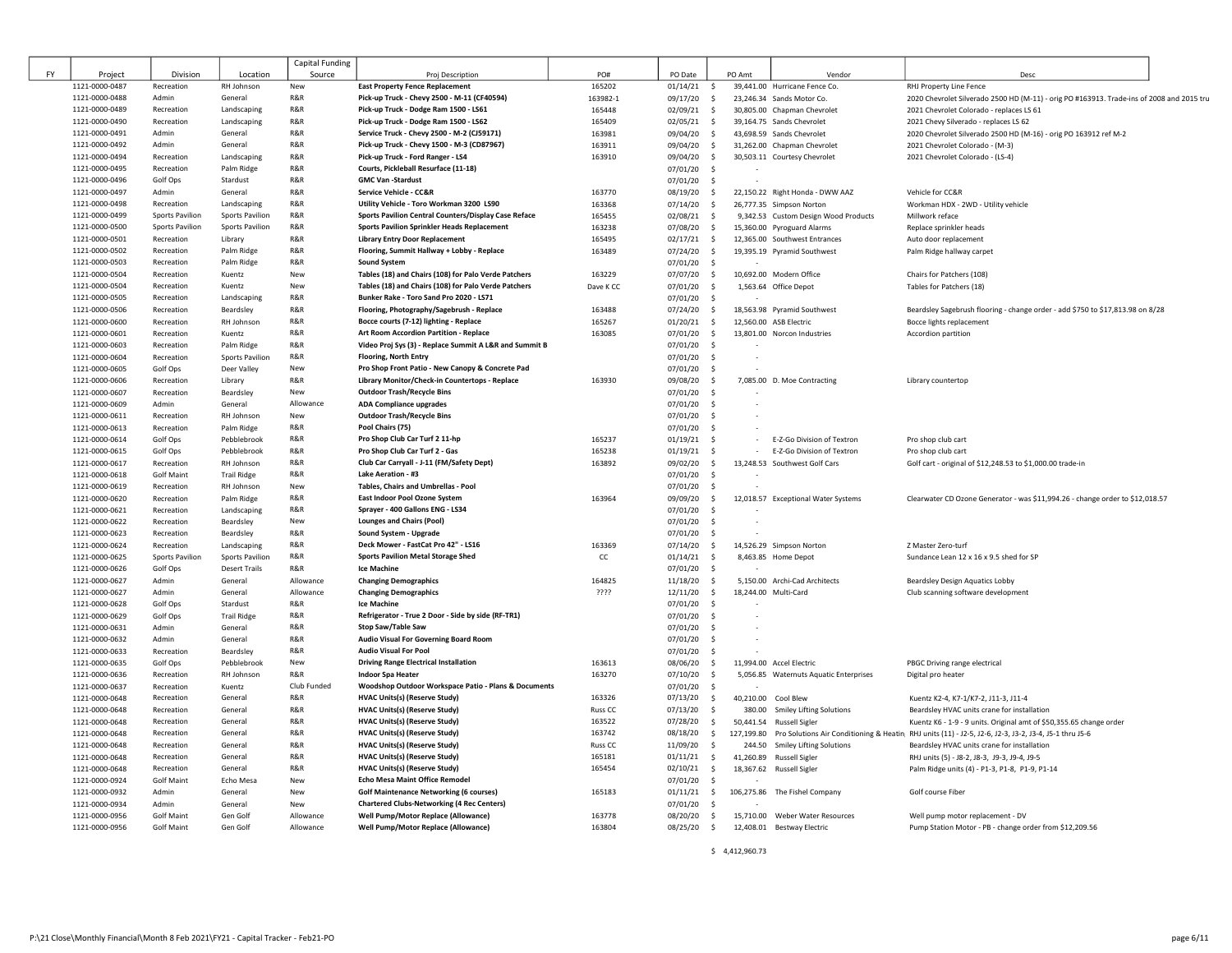#### Recreation Centers of Sun City West, Inc. FY 2020-21 Capital Budget Tracking

| Project#                         | Project                                                                                   | Beginning<br>Balance | <b>Jul-20</b>        | Aug-20     | <b>Sep-20</b> | Oct-20               | <b>Nov-20</b>         | <b>Dec-20</b> | Jan-21    | Feb-21    | Mar-21 | Apr-21 | May-21 | <b>Jun-21</b> | <b>YTD Total</b>        |
|----------------------------------|-------------------------------------------------------------------------------------------|----------------------|----------------------|------------|---------------|----------------------|-----------------------|---------------|-----------|-----------|--------|--------|--------|---------------|-------------------------|
| 1121-0000-0000                   | #N/A                                                                                      |                      |                      |            |               |                      |                       |               |           |           |        |        |        |               |                         |
| 1121-0000-0100                   | Golf Maintenance Equipment - See Detail tab                                               |                      | 629,552.23           |            |               |                      | 12,118.20             | 18,908.24     | 37,797.45 |           |        |        |        |               | 698,376.12              |
| 1121-0000-0104                   | Softball Field Turf & Warning Track                                                       |                      |                      |            |               |                      |                       |               |           |           |        |        |        |               |                         |
| 1121-0000-0105                   | Replace 58 Ubiquiti EoL WiFi Aps                                                          |                      |                      |            |               |                      |                       |               |           |           |        |        |        |               |                         |
| 1121-0000-0106                   | Key / Access Control System                                                               |                      |                      |            |               |                      |                       |               |           |           |        |        |        |               |                         |
| 1121-0000-0107                   | Safety & Structural Integrity                                                             |                      |                      | 8,822.00   | 5,514.49      |                      | 11,399.47             | 6,073.64      | 7,000.00  | 20,614.92 |        |        |        |               | 59,424.52               |
| 1121-0000-0109                   | Entrance signage                                                                          |                      |                      |            |               |                      |                       |               |           |           |        |        |        |               |                         |
| 1121-0000-0115                   | Golf Course Shoreline Repair #18                                                          |                      | 66,699.48            | 158,159.64 | 12,040.00     |                      |                       |               |           |           |        |        |        |               | 236,899.12              |
| 1121-0000-0117<br>1121-0000-0125 | <b>Bunker Project</b>                                                                     |                      | 3,099.83<br>4,914.50 | 257,164.56 | 18,279.40     | 9,347.00<br>1,821.31 |                       |               |           |           |        |        |        |               | 287,890.79<br>11,853.56 |
| 1121-0000-0126                   | Equipment - HVAC, boilers, etc.-Replace<br>Energy Conservation (e.g. Solar, LED Lighting) |                      |                      |            | 163.00        |                      | 4,954.75<br>29,432.00 | 10,000.00     | 19,432.00 |           |        |        |        |               | 58,864.00               |
| 1121-0000-0131                   | Kuentz Master Plan (Planning/Design)                                                      | 38,200.00            |                      |            |               |                      |                       | (38, 200.00)  |           |           |        |        |        |               | (38, 200.00)            |
| 1121-0000-0132                   | <b>Stardust Theater entrance</b>                                                          |                      |                      |            |               |                      |                       |               |           |           |        |        |        |               |                         |
| 1121-0000-0148                   | RHJ Facility Enhancement Final Phase                                                      |                      |                      |            |               |                      |                       |               |           |           |        |        |        |               | $\sim$                  |
| 1121-0000-0400                   | Kitchen and Card Rooms Remodel                                                            |                      |                      |            |               |                      |                       |               |           |           |        |        |        |               | $\sim$                  |
| 1121-0000-0401                   | Pool & Spa Liners - Replace                                                               |                      |                      |            |               |                      |                       |               |           |           |        |        |        |               |                         |
| 1121-0000-0402                   | Copper/ Glass Art Room- Countertops                                                       |                      |                      |            |               |                      |                       |               |           |           |        |        |        |               |                         |
| 1121-0000-0403                   | Desert Trails Pro Shop- Bldg. Sign                                                        |                      |                      |            |               |                      |                       |               |           |           |        |        |        |               |                         |
| 1121-0000-0404                   | Woodshop-Roof-Parapet Walls                                                               |                      |                      |            |               |                      |                       |               |           |           |        |        |        |               |                         |
| 1121-0000-0405                   | Flooring, Miniature Golf Carpet                                                           |                      |                      |            |               |                      |                       |               | 27,743.00 |           |        |        |        |               | 27,743.00               |
| 1121-0000-0406                   | Copper/Glass Art & Porcelain Paint- Flooring                                              |                      |                      |            |               |                      |                       |               |           |           |        |        |        |               |                         |
| 1121-0000-0407                   | Club Rooms 1,2,3,4- Flooring                                                              |                      |                      |            |               |                      |                       |               |           |           |        |        |        |               | $\sim$                  |
| 1121-0000-0408                   | Roof - Tile - Replace - Pro shop (has no flat roof)                                       |                      |                      |            |               |                      |                       |               |           |           |        |        |        |               |                         |
| 1121-0000-0409<br>1121-0000-0410 | Library back office / Restroom ADA remodel                                                |                      |                      |            |               |                      |                       |               |           |           |        |        |        |               |                         |
| 1121-0000-0411                   | Pro Shop Parking Lot - Mill & Resurface<br>Pool Deck - Grind & Seal                       |                      |                      |            |               |                      |                       |               |           |           |        |        |        |               |                         |
| 1121-0000-0412                   | Pool Bldg- Exterior Door Replace                                                          |                      |                      |            |               |                      |                       |               |           |           |        |        |        |               |                         |
| 1121-0000-0413                   | Space Util-Stained Glass Expansion to Computer Room                                       |                      |                      |            |               |                      |                       |               |           |           |        |        |        |               |                         |
| 1121-0000-0414                   | Space Util-Computers A, B, & Flight Sim; move to Palo Verde & Acacia Rooms                |                      |                      |            |               |                      |                       |               |           |           |        |        |        |               |                         |
| 1121-0000-0415                   | Rec Wall Signage - Final Phase                                                            |                      |                      |            |               |                      |                       |               |           |           |        |        |        |               |                         |
| 1121-0000-0416                   | Walking Track- Lighting repair                                                            |                      |                      |            |               |                      |                       |               |           |           |        |        |        |               | $\sim$                  |
| 1121-0000-0417                   | ARC Building-Storage Mezzanine                                                            |                      |                      |            |               |                      |                       |               |           |           |        |        |        |               |                         |
| 1121-0000-0418                   | Roof - Tile - Replace - Pro shop                                                          |                      |                      |            |               |                      |                       |               |           |           |        |        |        |               |                         |
| 1121-0000-0419                   | Pool & Spa Liners - Replace                                                               | 119,420.03           | 22,396.78            |            |               |                      |                       |               |           |           |        |        |        |               | 22,396.78               |
| 1121-0000-0420<br>1121-0000-0421 | Spa Room Remodel- Floor, Walls, Ceiling<br><b>Directional Signage</b>                     | 3,906.00             | 4,221.00             |            |               |                      |                       |               |           |           |        |        |        |               | 4,221.00                |
| 1121-0000-0422                   | Master Gas Meter Replacement                                                              |                      |                      |            |               |                      |                       |               |           |           |        |        |        |               |                         |
| 1121-0000-0423                   | Space Util-Fitness/Weaving/Quilting Expansion                                             | 538,626.31           | 381,777.67           | 5,132.09   | 715,206.74    | 131,869.85           | 287.48                | 218,175.80    |           |           |        |        |        |               | 1,452,449.63            |
| 1121-0000-0424                   | Space Util-Patio Storage                                                                  |                      |                      |            |               |                      |                       |               |           |           |        |        |        |               |                         |
| 1121-0000-0425                   | Space Util-Courtyard Improvements                                                         |                      |                      |            |               |                      |                       |               |           |           |        |        |        |               |                         |
| 1121-0000-0426                   | Space Util-Parking Lot-Expansion 54 Spaces                                                |                      |                      |            |               |                      |                       |               |           |           |        |        |        |               |                         |
| 1121-0000-0427                   | Metal Shop Renovation / Addition                                                          |                      |                      | 2,850.00   | 7,700.00      | 11,255.00            |                       |               | 20,800.00 | 5,290.23  |        |        |        |               | 47,895.23               |
| 1121-0000-0428                   | Pool Deck - Resurface                                                                     |                      |                      |            | 32,000.00     | 77,244.51            |                       |               |           |           |        |        |        |               | 109,244.51              |
| 1121-0000-0429                   | Upgrade Large Dog Park (ADA Accessability)                                                | 5,878.77             | 63,015.91            | 45,648.95  | 40,770.30     | 64,246.83            | 26,472.41             |               |           |           |        |        |        |               | 240,154.40              |
| 1121-0000-0430<br>1121-0000-0431 | <b>Crooked Putter Flooring</b><br>Lake #15 Aeration                                       |                      |                      |            |               |                      |                       |               |           |           |        |        |        |               |                         |
| 1121-0000-0432                   | Shoreline Repairs #1 & #8                                                                 |                      |                      |            |               |                      |                       |               |           |           |        |        |        |               |                         |
| 1121-0000-0433                   | Replace 30 Core Switches w/10gb switches                                                  |                      |                      |            |               |                      |                       |               | 7,492.48  |           |        |        |        |               | 7,492.48                |
| 1121-0000-0434                   | 3 RDS Servers and Upgrade                                                                 |                      |                      |            |               |                      |                       |               |           |           |        |        |        |               |                         |
| 1121-0000-0435                   | Replace Primary DC                                                                        |                      |                      |            |               |                      |                       |               |           |           |        |        |        |               | $\sim$                  |
| 1121-0000-0436                   | <b>Utility Server</b>                                                                     |                      |                      |            |               |                      |                       |               |           |           |        |        |        |               |                         |
| 1121-0000-0437                   | Library Workstation (4)                                                                   |                      |                      |            |               |                      |                       |               |           |           |        |        |        |               |                         |
| 1121-0000-0438                   | Fitness Equipment - See Rec Fitness Equip tab                                             |                      |                      |            |               |                      |                       |               |           |           |        |        |        |               |                         |
| 1121-0000-0439                   | Fitness Equipment - See Rec Fitness Equip tab                                             |                      |                      |            |               |                      |                       | 15,090.00     |           |           |        |        |        |               | 15,090.00               |
| 1121-0000-0440                   | Lake Aeration (PB) - All                                                                  |                      |                      |            |               |                      |                       |               |           |           |        |        |        |               |                         |
| 1121-0000-0441                   | Lakes - Shoreline Repairs #8                                                              | 52,284.65            | 16,656.16            |            |               |                      |                       |               |           |           |        |        |        |               | 16,656.16               |
| 1121-0000-0442                   | Spa Heater - Repair (exchanger)                                                           |                      |                      |            |               |                      |                       |               |           |           |        |        |        |               |                         |
| 1121-0000-0443<br>1121-0000-0444 | Pro Shop Receiving and Storage<br>Golf Cart - Street Legal                                |                      |                      |            |               |                      |                       |               |           |           |        |        |        |               | $\sim$                  |
| 1121-0000-0445                   | Golf Cart - Street Legal                                                                  |                      |                      |            |               |                      |                       |               |           |           |        |        |        |               |                         |
| 1121-0000-0446                   | Replace PA System                                                                         |                      |                      |            |               |                      |                       |               |           |           |        |        |        |               |                         |
| 1121-0000-0447                   | Golf Cart - Street Legal                                                                  |                      |                      |            |               |                      |                       |               |           |           |        |        |        |               |                         |
| 1121-0000-0448                   | Replace PA System                                                                         |                      |                      |            |               |                      |                       |               |           |           |        |        |        |               |                         |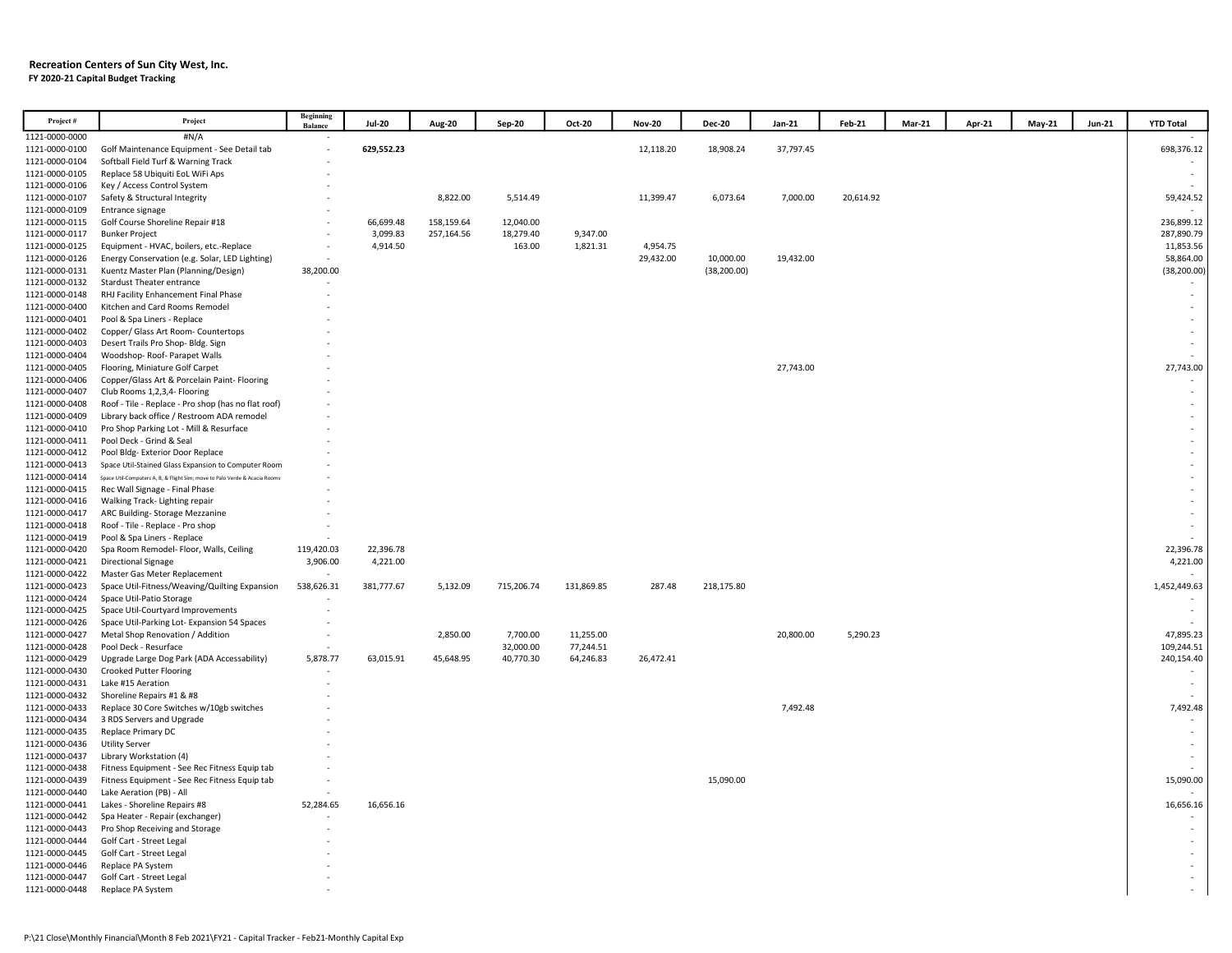#### Recreation Centers of Sun City West, Inc. FY 2020-21 Capital Budget Tracking

| Project#       | Project                                                 | Beginning<br><b>Balance</b> | <b>Jul-20</b> | <b>Aug-20</b> | Sep-20      | Oct-20    | <b>Nov-20</b> | <b>Dec-20</b> | Jan-21    | Feb-21     | Mar-21 | Apr-21 | <b>May-21</b> | <b>Jun-21</b> | <b>YTD Total</b> |
|----------------|---------------------------------------------------------|-----------------------------|---------------|---------------|-------------|-----------|---------------|---------------|-----------|------------|--------|--------|---------------|---------------|------------------|
| 1121-0000-0449 | Replace PA System                                       |                             |               |               |             |           |               |               |           |            |        |        |               |               |                  |
| 1121-0000-0450 | Driving Range Tee Box - Renovation                      |                             |               |               |             |           |               |               |           |            |        |        |               |               |                  |
| 1121-0000-0451 | Golf Cart - Club Car - DV-22                            |                             |               |               | 9,929.27    |           |               |               |           |            |        |        |               |               | 9,929.27         |
| 1121-0000-0452 | Cart Paths - Major Repairs (DV) PH1                     |                             |               |               |             |           |               |               |           |            |        |        |               |               |                  |
| 1121-0000-0453 | Utility Vehicle - Club Carryall - M-6                   |                             |               |               |             |           |               |               |           |            |        |        |               |               |                  |
| 1121-0000-0454 | Irrigation/Turf Conversion Design Plans-GV              | 7,500.00                    |               |               |             |           |               |               |           |            |        |        |               |               |                  |
| 1121-0000-0455 | Re-upholster and stain wicker furniture                 |                             |               |               |             |           |               |               |           | 30,512.81  |        |        |               |               | 30,512.81        |
| 1121-0000-0456 | Womens/Boomers Kitchen Renov.                           |                             |               |               |             |           |               |               |           |            |        |        |               |               |                  |
| 1121-0000-0457 | Concert Speakers - Part of A/V Upgrade                  |                             |               |               |             |           |               |               |           |            |        |        |               |               |                  |
| 1121-0000-0458 | 900 Summit Hall Chair reupholster                       | 48,133.92                   | 1,150.78      |               |             |           |               |               |           |            |        |        |               |               | 1,150.78         |
| 1121-0000-0459 | Palm ridge summit hall dressing rooms                   |                             |               |               |             |           |               |               |           |            |        |        |               |               |                  |
| 1121-0000-0460 | Tractor - John Deere 5210 - LS21                        |                             |               | 37,055.34     |             |           |               |               |           |            |        |        |               |               | 37,055.34        |
| 1121-0000-0461 | Utility Trailer - 5 X 10 - 54T019 - LS29                |                             |               |               |             |           |               |               |           |            |        |        |               |               |                  |
| 1121-0000-0462 | Pick-up Truck - Chevrolet 3500 - LS03                   |                             |               |               |             |           |               |               |           |            |        |        |               |               |                  |
| 1121-0000-0463 | Utility Vehicle - John Deere E-Gator - LS13             |                             |               |               |             |           |               |               |           |            |        |        |               |               |                  |
| 1121-0000-0464 | 80 sling back outdoor pool lounges                      |                             |               |               |             |           |               |               |           |            |        |        |               |               |                  |
| 1121-0000-0465 | PB Driving Range Tee Box - Renovation                   | 53,139.50                   | 1,909.25      |               |             |           |               |               |           |            |        |        |               |               | 1,909.25         |
| 1121-0000-0466 | Floor Scrubber, T1 Tennant                              |                             |               |               |             |           |               |               |           |            |        |        |               |               |                  |
| 1121-0000-0467 | Courier Vehicle - C-1                                   |                             |               |               |             |           |               |               |           |            |        |        |               |               |                  |
| 1121-0000-0468 | Soft Tip Dart Machine                                   |                             |               |               |             |           |               |               |           |            |        |        |               |               |                  |
| 1121-0000-0471 | Golf Maintenance Vehicles - See Detail tab              |                             | 138,271.50    |               |             |           |               |               |           | 115,198.64 |        |        |               |               | 253,470.14       |
| 1121-0000-0472 | <b>Bowling Scoring System</b>                           |                             |               |               |             |           |               |               |           | 156,588.20 |        |        |               |               | 156,588.20       |
| 1121-0000-0474 | Arts & Crafts - Flat Roof Restoration                   |                             |               | 148,690.00    |             |           |               |               |           |            |        |        |               |               | 148,690.00       |
| 1121-0000-0475 | <b>Golf Course Parking Lot</b>                          |                             |               |               | 165,856.00  |           |               |               |           |            |        |        |               |               | 165,856.00       |
| 1121-0000-0477 | Swim & Fitness Hallways, Lockers - Flooring Replacement |                             |               |               |             |           |               |               | 982.03    | 20.92      |        |        |               |               | 1,002.95         |
| 1121-0000-0478 | Park Transformer & Electrical Renovation                |                             |               |               |             |           |               |               | 44,562.00 |            |        |        |               |               | 44,562.00        |
| 1121-0000-0479 | Library - Flat Roof Restoration                         |                             |               |               |             |           | 28,284.00     | 59,954.00     | 24,900.00 |            |        |        |               |               | 113,138.00       |
| 1121-0000-0481 | Remove and Replace Putting Green                        |                             |               |               |             |           |               |               | 8,700.00  |            |        |        |               |               | 8,700.00         |
| 1121-0000-0482 | Memo's Gas Line Project                                 |                             | 41,225.40     | 7,440.60      |             |           |               |               |           |            |        |        |               |               | 48,666.00        |
| 1121-0000-0483 | Pool Heater B-1 - Replacement                           |                             |               |               |             |           |               |               | 47,713.09 |            |        |        |               |               | 47,713.09        |
| 1121-0000-0484 | Fitness Room Expansion Equipment                        |                             |               |               |             |           |               | 82,630.66     |           |            |        |        |               |               | 82,630.66        |
| 1121-0000-0486 | Audio Visual For Lecture Hall                           |                             |               |               |             | 89,121.20 |               |               | 4,950.00  |            |        |        |               |               | 94,071.20        |
| 1121-0000-0487 | East Property Fence Replacement                         |                             |               |               |             |           |               |               |           | 39,441.00  |        |        |               |               | 39,441.00        |
| 1121-0000-0488 | Pick-up Truck - Chevy 2500 - M-11 (CF40594)             |                             |               |               | 23,246.34   |           |               |               |           |            |        |        |               |               | 23,246.34        |
| 1121-0000-0489 | Pick-up Truck - Dodge Ram 1500 - LS61                   |                             |               |               |             |           |               |               |           | 30,805.00  |        |        |               |               | 30,805.00        |
| 1121-0000-0490 | Pick-up Truck - Dodge Ram 1500 - LS62                   |                             |               |               |             |           |               |               |           | 39,164.75  |        |        |               |               | 39,164.75        |
| 1121-0000-0491 | Service Truck - Chevy 2500 - M-2 (CJ59171)              |                             |               |               | 43,698.59   |           |               |               |           |            |        |        |               |               | 43,698.59        |
| 1121-0000-0492 | Pick-up Truck - Chevy 1500 - M-3 (CD87967)              |                             |               |               |             |           | 31,262.00     |               |           |            |        |        |               |               | 31,262.00        |
| 1121-0000-0494 | Pick-up Truck - Ford Ranger - LS4                       |                             |               |               |             | 30,503.11 |               |               |           |            |        |        |               |               | 30,503.11        |
| 1121-0000-0497 | Service Vehicle - CC&R                                  |                             |               | 22,150.22     |             |           |               |               |           |            |        |        |               |               | 22,150.22        |
| 1121-0000-0498 | Utility Vehicle - Toro Workman 3200 LS90                |                             | 26,777.35     |               |             |           |               |               |           |            |        |        |               |               | 26,777.35        |
| 1121-0000-0499 | Sports Pavilion Central Counters/Display Case Reface    |                             |               |               |             |           |               |               |           | 4,771.26   |        |        |               |               | 4,771.26         |
| 1121-0000-0500 | Sports Pavilion Sprinkler Heads Replacement             |                             |               |               |             |           | 15,360.00     |               |           |            |        |        |               |               | 15,360.00        |
| 1121-0000-0502 | Flooring, Summit Hallway + Lobby - Replace              |                             |               | 19,395.19     |             |           |               |               |           |            |        |        |               |               | 19,395.19        |
| 1121-0000-0504 | Tables (18) and Chairs (108) for Palo Verde Patchers    |                             | 1,563.64      |               | 10,692.00   |           |               |               |           |            |        |        |               |               | 12,255.64        |
| 1121-0000-0506 | Flooring, Photography/Sagebrush - Replace               |                             |               | 18,563.98     |             |           |               |               |           |            |        |        |               |               | 18,563.98        |
| 1121-0000-0601 | Art Room Accordion Partition - Replace                  |                             |               | 13,801.00     |             |           |               |               |           |            |        |        |               |               | 13,801.00        |
| 1121-0000-0606 | Library Monitor/Check-in Countertops - Replace          |                             |               |               | 3,542.50    | 3,542.50  |               |               |           |            |        |        |               |               | 7,085.00         |
| 1121-0000-0609 | ADA Compliance upgrades                                 |                             |               |               |             |           |               |               |           |            |        |        |               |               |                  |
| 1121-0000-0610 | Capital Project Planning                                |                             |               |               | (2,500.00)  |           |               |               |           |            |        |        |               |               | (2,500.00)       |
| 1121-0000-0617 | Club Car Carryall - J-11 (FM/Safety Dept)               |                             |               |               |             | 13,248.53 |               |               |           |            |        |        |               |               | 13,248.53        |
| 1121-0000-0620 | East Indoor Pool Ozone System                           |                             |               |               |             |           | 12,018.57     |               |           |            |        |        |               |               | 12,018.57        |
| 1121-0000-0624 | Deck Mower - FastCat Pro 42" - LS16                     |                             | 14,526.29     |               |             |           |               |               |           |            |        |        |               |               | 14,526.29        |
| 1121-0000-0625 | Sports Pavilion Metal Storage Shed                      |                             |               |               |             |           |               |               | 8,463.85  |            |        |        |               |               | 8,463.85         |
| 1121-0000-0627 | <b>Changing Demographics</b>                            |                             |               |               |             |           |               |               |           |            |        |        |               |               |                  |
| 1121-0000-0635 | Driving Range Electrical Installation                   |                             |               | 11,994.00     |             |           |               |               |           |            |        |        |               |               | 11,994.00        |
| 1121-0000-0636 | Indoor Spa Heater                                       |                             |               |               |             | 5,056.85  |               |               |           |            |        |        |               |               | 5,056.85         |
| 1121-0000-0648 | HVAC Units(s) (Reserve Study)                           |                             | 59.719.46     | 93,658.29     | 91,612.54   | 40,994.50 | 14,223.50     | 43,199.80     | 37,709.66 | 3,551.23   |        |        |               |               | 384,668.98       |
| 1121-0000-0675 | Upgrade Dog Park--Small                                 |                             |               |               |             |           |               |               |           |            |        |        |               |               |                  |
| 1121-0000-0905 | Agave Room - Flooring Replacement                       |                             |               |               |             |           |               |               |           |            |        |        |               |               |                  |
| 1121-0000-0906 | <b>Aquatics Hall Tile Replacement</b>                   |                             |               |               |             |           |               |               |           |            |        |        |               |               |                  |
| 1121-0000-0924 | Echo Mesa Maint Office Remodel                          | 26,830.50                   |               |               | (26,830.50) |           |               |               |           |            |        |        |               |               | (26, 830.50)     |
|                |                                                         |                             |               |               |             |           |               |               |           |            |        |        |               |               |                  |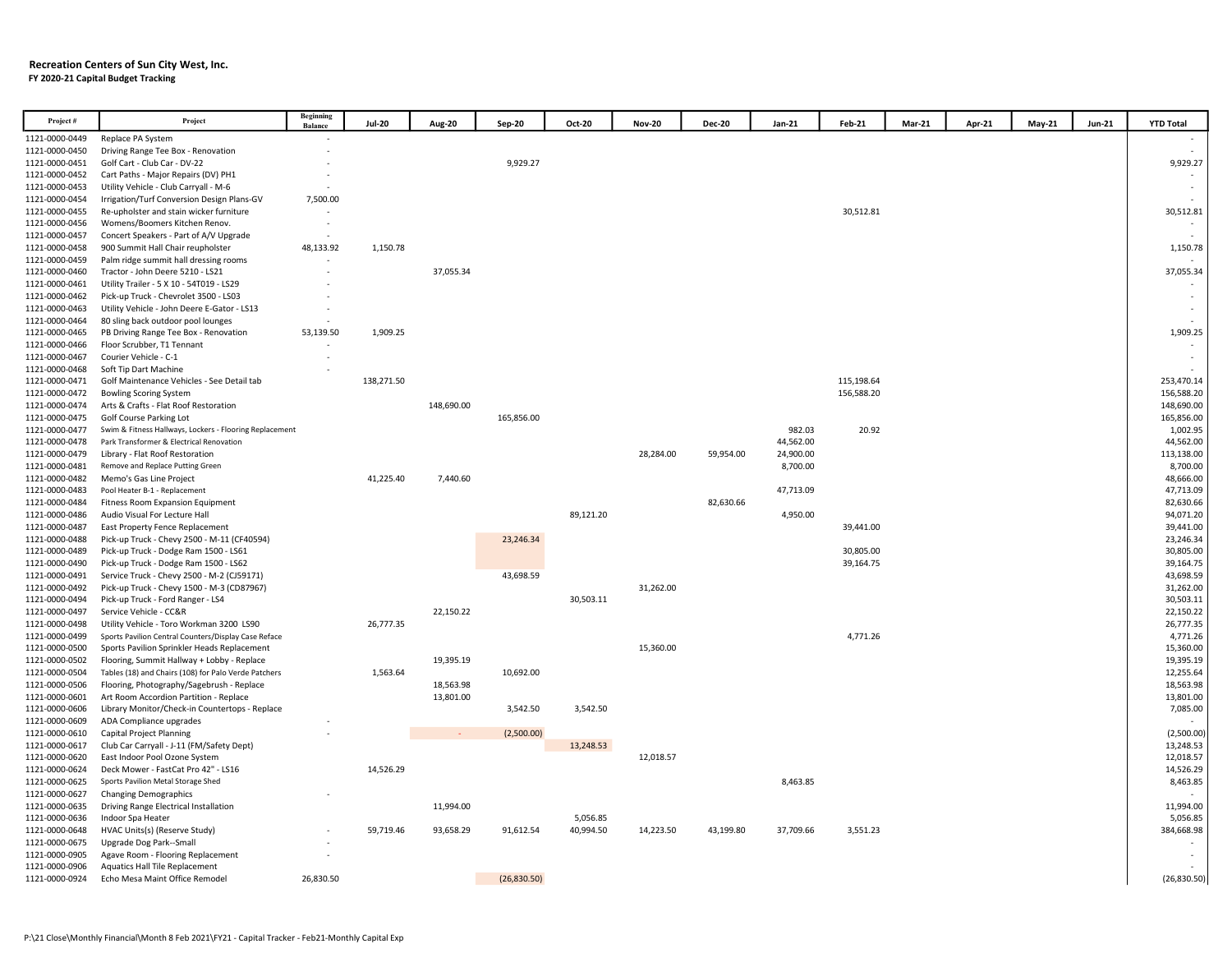#### Recreation Centers of Sun City West, Inc. FY 2020-21 Capital Budget Tracking

| Project#       | Project                                    | Beginning<br><b>Balance</b> | <b>Jul-20</b> | <b>Aug-20</b>            | Sep-20         | Oct-20        | <b>Nov-20</b>  | <b>Dec-20</b>    | Jan-21        | Feb-21                   | <b>Mar-21</b> | Apr-21 | May-21 | Jun-21 | <b>YTD Total</b> |
|----------------|--------------------------------------------|-----------------------------|---------------|--------------------------|----------------|---------------|----------------|------------------|---------------|--------------------------|---------------|--------|--------|--------|------------------|
| 1121-0000-0934 | Chartered Clubs-Networking (4 Rec Centers) | $\overline{\phantom{a}}$    |               |                          |                |               |                |                  |               |                          |               |        |        |        | $\sim$           |
| 1121-0000-0956 | Well Pump/Motor Replace (Allowance)        | $\overline{\phantom{a}}$    |               | 15,710.00                | 12,408.01      |               |                |                  |               |                          |               |        |        |        | 28,118.01        |
|                |                                            |                             |               |                          |                |               |                |                  |               |                          |               |        |        |        |                  |
|                |                                            |                             |               |                          |                |               |                |                  |               |                          |               |        |        |        |                  |
|                |                                            |                             |               |                          |                |               |                |                  |               |                          |               |        |        |        | $\sim$           |
|                |                                            |                             |               |                          |                |               |                |                  |               |                          |               |        |        |        |                  |
|                |                                            |                             |               |                          |                |               |                |                  |               |                          |               |        |        |        |                  |
|                |                                            |                             | 1,477,477.23  | 866,235.86               | 1,163,328.68   | 478,251.19    | 185,812.38     | 415,832.14       | 298,245.56    | 445,958.96               |               |        |        | $\sim$ | 5,331,142.00     |
|                |                                            |                             |               |                          |                |               |                |                  |               |                          |               |        |        |        |                  |
|                | Cash Disbursements                         |                             | 1,477,477.23  | 866,235.86               | 1,163,328.68   | 478,251.19    | 185,812.38     | 415,832.14       | 298,245.56    | 445,958.96               |               |        |        | $\sim$ | 5,331,142.00     |
|                | Net CIP Change (all 1121)                  |                             | 1,477,477.23  | 866,235.86               | (276,083.45)   | (479, 869.66) | (38, 865.02)   | (2, 186, 368.74) | 81,670.05     | 166,337.78               | $\sim$        | $\sim$ |        |        | (389, 465.95)    |
|                |                                            |                             |               | $\overline{\phantom{a}}$ | 1,439,412.13   | 958,120.85    | 224,677.40     | 2,602,200.88     | 216,575.51    | 279,621.18               | $\sim$        | $\sim$ | $\sim$ |        | 5,720,607.95     |
|                | Capitalized from 1121-0000-0000            |                             |               |                          |                |               |                |                  |               |                          |               |        |        |        |                  |
|                | Capitalized from 1121-0000-XXXX            |                             |               | $\overline{\phantom{a}}$ | (1,439,412.13) | (958, 120.85) | (224, 677, 40) | (2,602,200.88)   | (216, 575.51) | (279, 621.18)            |               |        |        |        | (5,720,607.95)   |
|                |                                            |                             |               | $\sim$                   |                | . .           | $\sim$         |                  |               | $\overline{\phantom{a}}$ |               | $\sim$ |        |        |                  |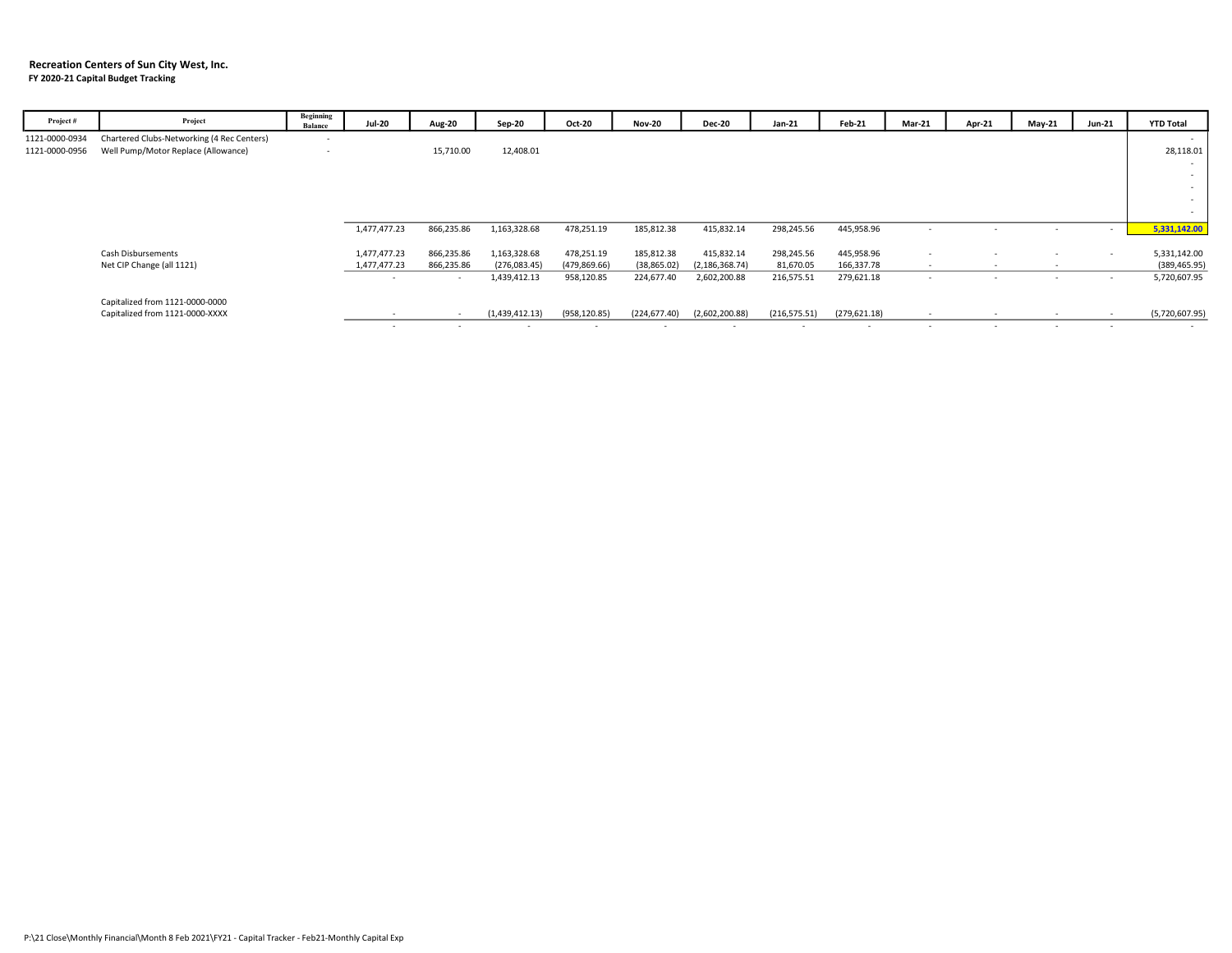# Recreation Centers of Sun City West, Inc.

FY 2020-21 HVAC Detail

|                                  |                 |                        | <b>Funding</b> |             |                                   | <b>Budget</b> |
|----------------------------------|-----------------|------------------------|----------------|-------------|-----------------------------------|---------------|
| Project #                        | <b>Division</b> | Location               | Source         | Category    | <b>Project Description</b>        | FY 2019-20    |
| 1121-0000-0648                   | Recreation      | Palm Ridge             | R&R            | <b>HVAC</b> | ARES 10 Ton P2-12                 | 10,609        |
| 1121-0000-0648                   | Recreation      | Palm Ridge             | R&R            | <b>HVAC</b> | ARES 10 Ton P2-13                 | 10,609        |
| 1121-0000-0648                   | Recreation      | Palm Ridge             | R&R            | <b>HVAC</b> | ARES 10 Ton P2-14                 | 10,609        |
| 1121-0000-0648                   | Recreation      | Palm Ridge             | R&R            | <b>HVAC</b> | ARES 10 Ton P2-15                 | 10,609        |
| 1121-0000-0648                   | Golf Ops        | <b>Echo Mesa</b>       | R&R            | <b>HVAC</b> | CARRIER Pro Shop - 7.5 Tons EM1-1 | 8,487         |
| 1121-0000-0648                   | Recreation      | Kuentz                 | R&R            | <b>HVAC</b> | YORK 7.5 Ton K1-06                | 8,487         |
| 1121-0000-0648                   | Recreation      | Kuentz                 | R&R            | <b>HVAC</b> | YORK 7.5 Ton K1-07                | 8,487         |
| 1121-0000-0648                   | Recreation      | Kuentz                 | R&R            | <b>HVAC</b> | YORK 5 Ton K1-08                  | 6,365         |
| 1121-0000-0648                   | Recreation      | Kuentz                 | R&R            | <b>HVAC</b> | YORK 5 Ton K2-2                   | 6,365         |
| 1121-0000-0648                   | Recreation      | Kuentz                 | R&R            | <b>HVAC</b> | YORK 5 Ton K2-3                   | 6,365         |
| 1121-0000-0648                   | Recreation      | Kuentz                 | R&R            | <b>HVAC</b> | YORK 5 Ton K3-1                   | 6,365         |
| 1121-0000-0648                   | Recreation      | Kuentz                 | R&R            | <b>HVAC</b> | YORK 5 Ton K3-2                   | 6,365         |
| 1121-0000-0648                   | Recreation      | Kuentz                 | R&R            | <b>HVAC</b> | YORK 5 Ton K3-3                   | 6,365         |
| 1121-0000-0648                   | Recreation      | Kuentz                 | R&R            | <b>HVAC</b> | YORK 5 Ton K4-1                   | 6,365         |
| 1121-0000-0648                   | Recreation      | Kuentz                 | R&R            | <b>HVAC</b> | YORK 5 Ton K4-2                   | 6,365         |
| 1121-0000-0648                   | Recreation      | Kuentz                 | R&R            | <b>HVAC</b> | YORK 5 Ton K4-3                   | 6,365         |
| 1121-0000-0648                   | Recreation      | Kuentz                 | R&R            | <b>HVAC</b> | YORK 5 Ton K4-4                   | 6,365         |
| 1121-0000-0648                   | Recreation      | Kuentz                 | R&R            | <b>HVAC</b> | YORK 5 Ton K4-5                   | 6,365         |
| 1121-0000-0648                   | Recreation      | Kuentz                 | R&R            | <b>HVAC</b> | YORK 5 Ton K5-1                   | 6,365         |
| 1121-0000-0648                   | Recreation      | Kuentz                 | R&R            | <b>HVAC</b> | YORK 5 Ton K5-2                   | 6,365         |
| 1121-0000-0648                   | Recreation      | Kuentz                 | R&R            | <b>HVAC</b> | YORK 5 Ton K5-3                   | 6,365         |
| 1121-0000-0648                   | Recreation      | Kuentz                 | R&R            | <b>HVAC</b> | YORK 5 Ton K6-1                   | 6,365         |
| 1121-0000-0648                   | Recreation      | Kuentz                 | R&R            | <b>HVAC</b> | YORK 5 Ton K6-2                   | 6,365         |
| 1121-0000-0648                   | Recreation      | Kuentz                 | R&R            | <b>HVAC</b> | YORK 5 Ton K6-3                   | 6,365         |
| 1121-0000-0648                   | Recreation      | Kuentz                 | R&R            | <b>HVAC</b> | YORK 5 Ton K6-4                   | 6,365         |
| 1121-0000-0648                   | Recreation      | Kuentz                 | R&R            | <b>HVAC</b> | YORK 5 Ton K6-5                   | 6,365         |
| 1121-0000-0648                   | Recreation      | Kuentz                 | R&R            | <b>HVAC</b> | YORK 5 Ton K6-6                   | 6,365         |
| 1121-0000-0648                   | Recreation      | Kuentz                 | R&R            | <b>HVAC</b> | YORK 5 Ton K6-7                   | 6,365         |
| 1121-0000-0648                   | Recreation      | Kuentz                 | R&R            | <b>HVAC</b> | YORK 5 Ton K6-8                   | 6,365         |
| 1121-0000-0648                   | Recreation      | Kuentz                 | R&R            | <b>HVAC</b> | YORK 5 Ton K6-9                   | 6,365         |
| 1121-0000-0648                   | Recreation      | Kuentz                 | R&R            | <b>HVAC</b> | YORK 3 Ton K2-1                   | 5,305         |
|                                  |                 |                        |                |             |                                   | 219,606.30    |
| <b>Summary by Div / Location</b> |                 |                        |                |             |                                   |               |
|                                  | Golf Ops        | Echo Mesa              | R&R            | <b>HVAC</b> |                                   | 8,487.20      |
|                                  | Golf Ops        | <b>Desert Trails</b>   | R&R            | <b>HVAC</b> |                                   |               |
|                                  | Recreation      | Beardsley              | R&R            | <b>HVAC</b> |                                   |               |
|                                  | Recreation      | Kuentz                 | R&R            | <b>HVAC</b> |                                   | 168,683.10    |
|                                  | Recreation      | Library                | R&R            | <b>HVAC</b> |                                   |               |
|                                  | Recreation      | Palm Ridge             | R&R            | <b>HVAC</b> |                                   | 42,436.00     |
|                                  | Recreation      | RH Johnson             | R&R            | <b>HVAC</b> |                                   |               |
|                                  | Recreation      | <b>Sports Pavilion</b> | R&R            | <b>HVAC</b> |                                   |               |
|                                  |                 |                        |                |             |                                   | 219,606.30    |